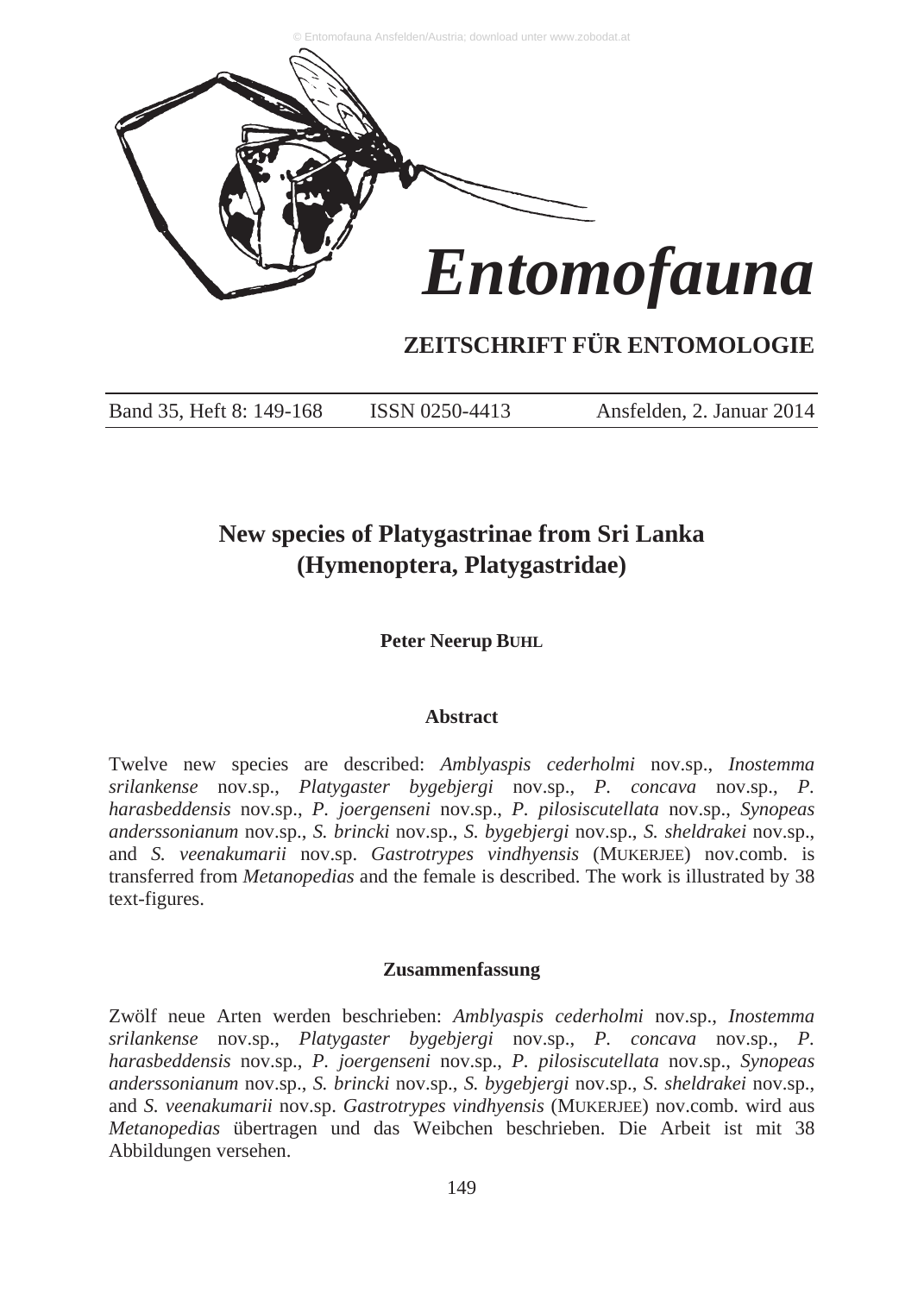# **Introduction**

Hitherto only very few species of Platygastrinae have been described from Sri Lanka (BUHL 2003). Due to a generous loan from Mr. Rune BYGEBJERG (Museum of Zoology, Lund University) of specimens collected by the "Lund University Ceylon Expedition" in 1962 (Per BRINCK, Hugo ANDERSSON & Lennart CEDERHOLM leg.) I am hereby able to described further 12 species new to science. Very probably there are further new species in the material, but the many inadequately described species from the same region (mostly India) with inaccessible types prevent further descriptions at present. But in the material a few further specimens deserve to be mentioned here: One specimen of *Isolia* perhaps representing the female of *I. indica* BUHL 2008 (hitherto only male described), differing only in having scutellum and mesopleuron without striation (sexual dimorphism?), one female indistinguisable from South African *Leptacis acanthia* BUHL 2005, one male very similar to *Platygaster striatitergitis* BUHL 1995 from the Philippines, and one male probably belonging to *Synopeas protuberatum* BUHL 2009 from Vietnam (hitherto only female described).

T e r m i n o l o g y : Standard abbreviations used are  $A1-A10$  = antennal segments 1-10, OOL = distance between lateral ocellus and eye, LOL = distance between lateral and anterior ocelli, and  $T1-T6$  = tergites 1-6.

All material is preserved in the Museum of Zoology, Lund University, Sweden (MZLU).

# *Amblyaspis cederholmi* **nov.sp. (figs 1-3)**

M a t e r i a l  $\,$  e x a m i n e d : <u>Holotype</u>  $\varphi \colon S$ ri Lanka, Sabaragamuwa Prov., Bulutota Pass, 2 mls SE of Rakwana, 28.ii.1962, swept on dry grassland.

D i a g n o s i s . Head 2.1 times as wide as long, with a strong and complete hyperoccipital carina, and OOL longer than LOL and diameter of lateral ocellus; notauli absent, hind margin of mesoscutum straight; female metasoma 0.8 times as long as rest of body.

 $D e s c r i p t i o n.$   $Q.$  Body length 0.9 mm. Body light medium brown; A1-A2, mandibles, tegulae and legs including coxae pale yellowish brown, A3-A10 slightly darker.

Head from above (fig. 1) 2.1 times as wide as long, fully 1.1 times as wide as mesosoma, with a strong and complete hyperoccipital carina; occiput and vertex with weak (not transverse) reticulate microsculpture, frons almost smooth.  $OOL = 1.4$  LOL. Head in frontal view 1.1 times as wide as high. Antenna (fig. 2) with A1 0.95 as long as height of head, 1.3 times as long as distance between inner orbits.

Mesosoma 1.45 times as long as wide, hardly noticeable higher than wide. Sides of pronotum reticulate (not longitudinally so) over most of surface. Mesoscutum with about 20 scattered setae, finely and almost uniformly reticulate-coriaceous, without notauli, hind margin straight. Mesopleuron smooth. Scutellum (fig. 3) sculptured almost as mesoscutum, moderately densely setose, about 1.2 times as long as wide, posteriorly evenly sloping and with long, whitish backwards directed setation standing out from apex, with a short and narrow vertical lamella below. Metapleuron with whitish pilosity,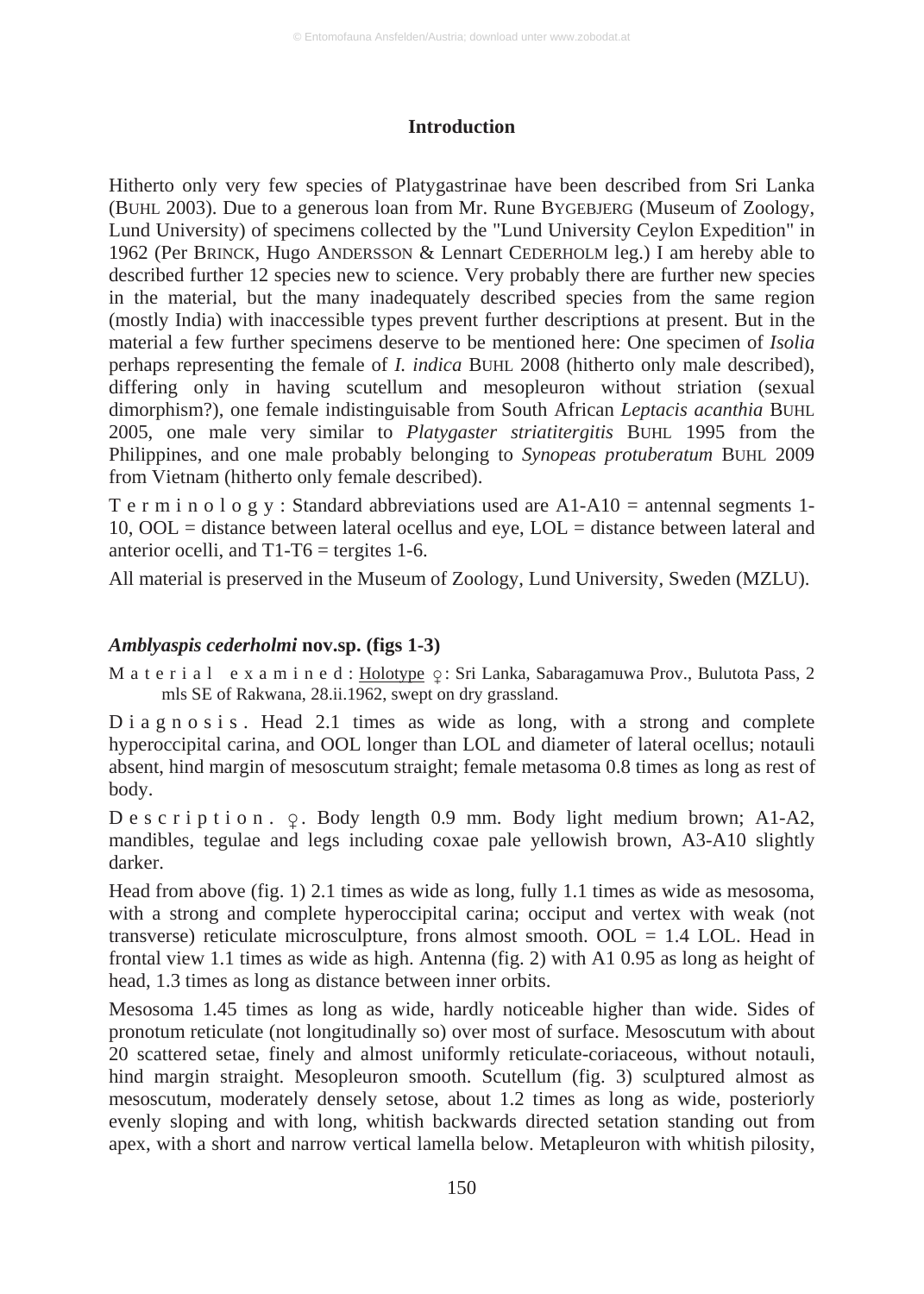dense only along hind margin. Propodeal carinae parallel, close together but distinctly separated, much elongate area between them smooth and shiny.

Fore wing 0.9 times as long as entire body, 2.6 times as long as wide, faintly infuscated, with dense and moderately fine microtrichia; marginal cilia about 0.1 width of wing. Hind wing with marginal cilia about half the width of wing.

Metasoma 0.8 times as long as head and mesosoma combined, 1.15 times as long as mesosoma, as wide as this. T1 about as long as wide, with two strong and almost parallel longitudinal carinae, along sides with short and dense pubescence. T2 1.1 times as long as wide, with two hardly pubescent basal foveae reaching 0.15 length of tergite, rest of tergite almost smooth. T3-T6 combined 0.4 as long as T2, with distinct microsculpture and a few inconspicuous setae.

C o m m e n t s . Most similar to *A. cariniceps* BUHL 1997 from the Philippines, but that species has more slender A2-A6, convex hind margin of mesoscutum, and metasoma hardly shorter than rest of body.

E t y m o l o g y . Named after one of the collectors.

## *Gastrotrypes vindhyensis* **(MUKERJEE 1978) nov.comb. (figs 4-6)**

*Trichacis vindhyensis* MUKERJEE 1978: 94.

*Metanopedias vindhyensis* (MUKERJEE); VLUG 1995: 42.

M a t e r i a l e x a m i n e d .  $1\varphi$ ,  $3\delta\delta$  Sri Lanka, W. Prov., Alawala, 26 mls NE of Colombo, 17.i.1962, ravine with stream;  $1\delta$  same locality but 6.iii.1962, swept on short grass; 1 $\delta$  W. Prov., Yakkala, 18 mls NE of Colombo, 14-31.i.1962, at light; 1 $\varphi$ , 2 $\delta$  $\delta$  Sri Lanka, NW Prov., swamps 10 mls E of Puttalam, 2.ii.1962, swept;  $1\delta$  Sri Lanka, N. Central Prov., stream at Maha Bulankulama, 7 mls SW of Anuradhapura, 4.ii.1962;  $1\varphi$ ,  $1\delta$ Sri Lanka, Sabaragamuwa Prov., Belihul-Oya, altitude 1800 ft, 1-2.iii.1962, at light; 18 Sri Lanka, Central Prov., 3 mls NW of Hanguranketa, altitude 1800 ft, 10 mls SE of Kandy, 15.iii.1962, swept at stream in cocoanut plantation.

D i a g n o s i s. Female A8-A9 each fully twice as long as wide, male A8-A9 each fully four times as long as wide; female metasoma 5-segmented, T3-T4 each with a transverse row of 10-12 deep punctures, T5 almost as long as wide.

 $D$  e s c r i p t i o n .  $\varphi$ . Body length 1.3-1.4 mm. Black, A1 and legs including coxae light brownish yellow; hind coxae light reddish brown; A2-A10 slightly darker reddish brown except the very small, pale A3; last segment of tarsi slightly darkened.

Head from above 1.75 times as wide as long, 1.15 times as wide as mesosoma, rounded, without a hyperoccipital carina; occiput in posterior half finely transversely striated, in anterior half as well as on vertex weakly and transversely reticulate-coriaceous; frons very faintly and slightly obliquely reticulate-coriaceous. Head in frontal view wider than high (19:17). Antenna (fig. 4) with A1 0.85 times as long as height of head, 1.15 times as long as distance between inner orbits; A7 2.7 times as long as wide; A8-A9 each fully twice as long as wide; A10 1.1 times as long as A9.

Mesosoma 1.75 times as long as wide, 1.15 times as high as wide. Sides of pronotum weakly coriaceous in upper half and slightly less than anterior half, in lower third with fine longitudinal microsculpture, rest smooth. Mesoscutum with very few, more or less scattered setae, smooth except for coriaceous sculpture along sides and at anterior ends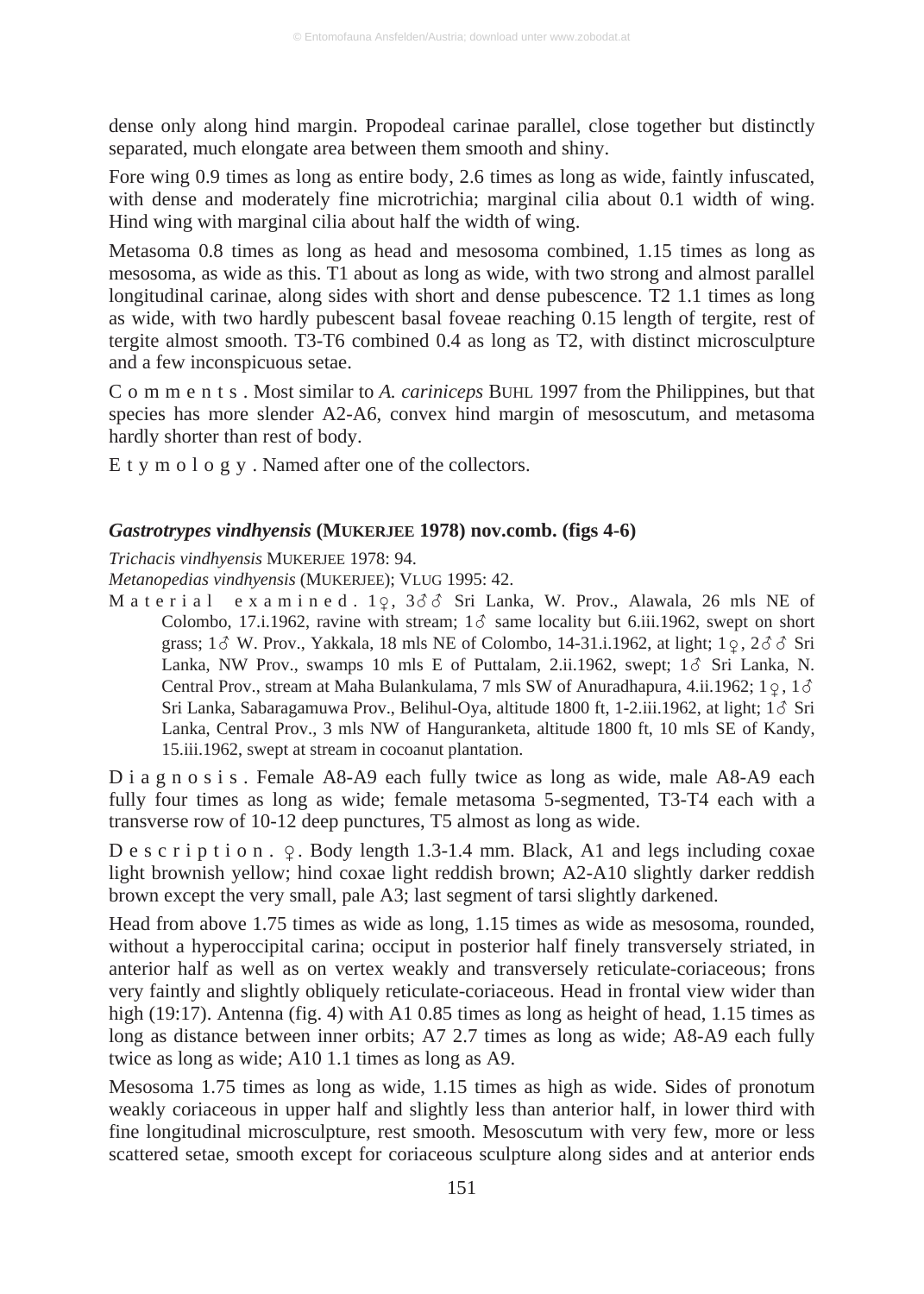of imaginary notaulic courses; notauli absent; hind margin medially with a long prolongation, reaching one-third the length of scutellum, seen from above rounded and brown at apex; scuto-scutellar grooves with dense whitish pubescence or setosity, this continuing around sides of scutellum; central area of scutellum moderately densely setose and almost smooth. Mesopleuron smooth. Metapleuron smooth, with pilosity only along lower and hind margins. Propodeal carinae dark, very close together.

Fore wing 0.75 times as long as entire body, 2.75 times as long as wide, slightly infuscated, with fine and dense microtrichia; marginal cilia very short. Hind wing with marginal cilia about 0.25 width of wing.

Metasoma (fig. 5) 0.9 times as long as head and mesosoma combined, as wide as head. T1 with two moderately strong longitudinal carinae. T2 smooth, without basal foveae or pubescence, only with three short longitudinal carinae basally on each side, reaching hardly 0.15 length of tergite. T3-T5 smooth nearly all over; T3-T4 each with a transverse row of fine setae inserted in deep punctures (10 on T3, 12 on T4); T5 with fine longitudinal carinae in slightly more than basal 0.2.

 $\delta$ . Body length 1.0-1.4 mm. Antenna (fig. 6) with preapical segments each fully four times as long as wide; flagellum with sparse, scattered setae most of which are slightly shorter than width of segments. Metasoma 0.75-0.85 times as long as head and mesosoma combined.

C o m m e n t s . Hitherto known only from three males from Manpur in Central India. The female described above makes it clear (from metasomal characters) that this in fact is a species close to known species of *Gastrotrypes*. MUKERJEE's figure of the characteristic male antenna makes it clear that we are dealing with the same species (compare MUKERJEE's fig. 15C with my fig. 6). However, in MUKERJEE's description it says "parapsidal furrows present", but the setosity and sculpture along imaginary notaulic courses can sometimes easily make it look that way. Similar to *G. spatulatus* BRUES 1922 and *G. caudatus* BRUES 1922, but female antennae distinctly more slender than in these species. Female metasoma most similar to that of *G. spatulatus*, but punctures of T3-T4 less scattered and T5 even shorter and smoother.

#### *Inostemma srilankense* **nov.sp. (fig. 7)**

M a t e r i a l e x a m i n e d : <u>Holotype</u>  $\varphi$ : Sri Lanka, W. Prov., Yakkala, 18 mls NE of Colombo, 13.i.1962.

D i a g n o s i s. Female A9 1.2 times as wide as long; horn of T1 short, just surpassing midlength of scutellum; T2 1.25 times as long as wide.

D e s c r i p t i o n .  $\varphi$ . Body length 1.25 mm. Black, antennae dark reddish brown, A1 basally slightly lighter; tegulae dark brown; coxae and most of femora medium brown; trochanters, tibiae, and tarsi except darkened last segment, light yellowish brown.

Head from above 1.75 times as wide as long, slightly wider than mesosoma (19:18), dull, finely but distinctly reticulate-coriaceous, not transversely so except on a triangular area on slightly more than lower half of frons, this area narrowed upwards, transversely sculptured on a more shiny background. Vertex evenly convex. OOL equal to diameter of lateral ocellus. Head in frontal view 1.25 times as wide as high. Antenna (fig. 7) with A1 0.8 times as long as height of head, as long as distance between inner orbits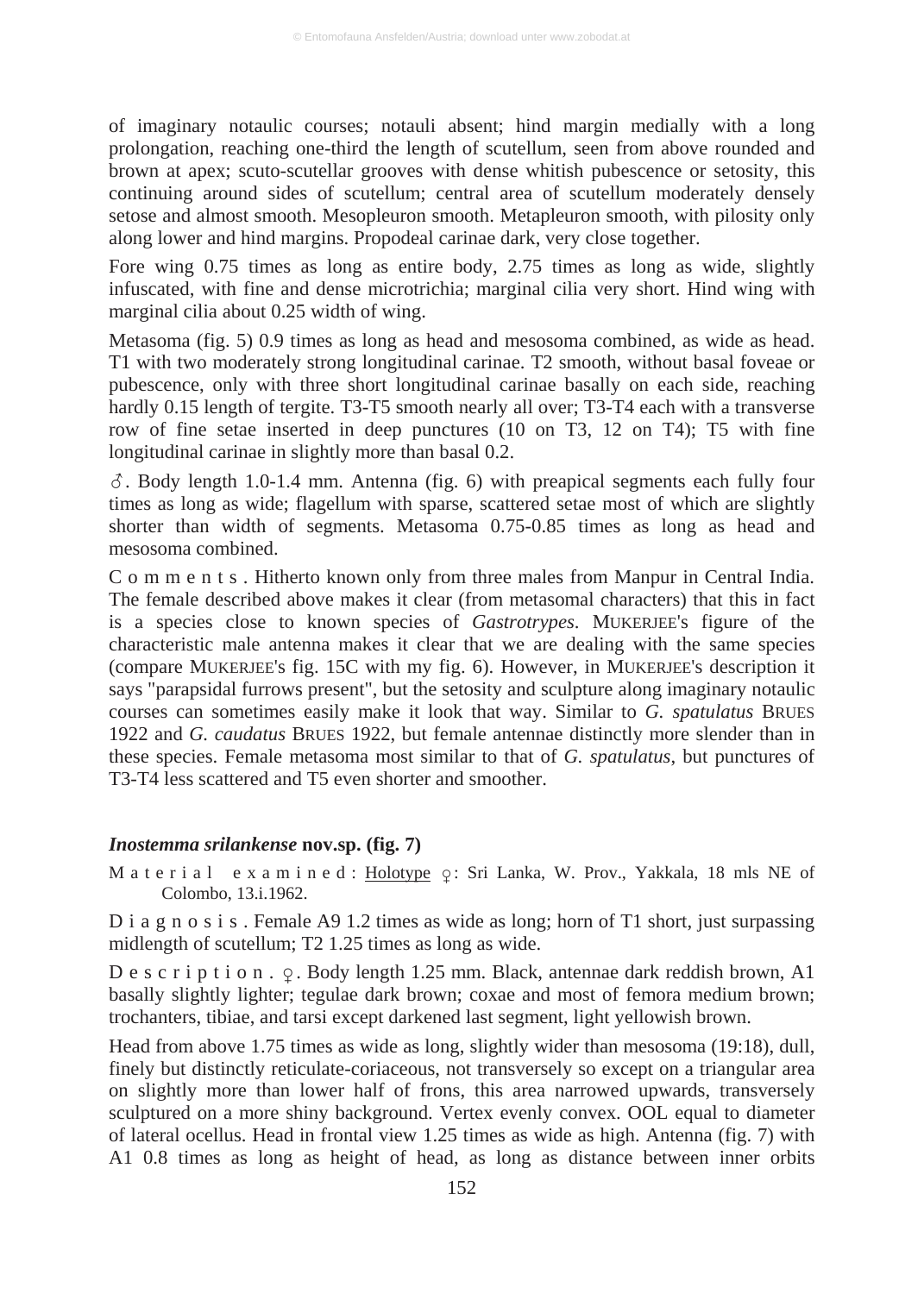(measured at midheight of frons); A2 0.25 times as long as A1; A3 0.75 times as long as A2, 1.15 times as long as wide and 1.15 times as long as A4 which is as as wide as long; A9 1.2 times as wide as long.

Mesosoma 1.3 times as long as wide, wider than high (18:16). Sides of pronotum distinctly reticulate-coriaceous (not longitudinally so) in about upper half, rest smooth. Mesoscutum finely and uniformly reticulate-coriaceous; notauli distinct, complete and smooth, strongly widened behind, width of one of them at hind margin slightly larger than distance between them here. Mesopleuron mostly smooth, but with longitudinal wrinkles in upper 0.2 and reticulate-coriaceous sculpture in lower third. Scutellum finely sculptured, somewhat hollowed out to accomodate horn.

Fore wing 0.6 times as long as entire body, 2.25 times as long as wide, faintly infuscated, with fine and dense microtrichia; submarginal vein medium brown.

Metasoma (measured without horn) 1.15 times as long as head and mesosoma combined, 0.9 times as wide as mesosoma. Horn of T1 longitudinally reticulate-coriaceous, overreaching posterior 0.6 of scutellum, bluntly rounded apically. T2 1.25 times as long as wide, laterally finely longitudinally striated to half of length, smooth behind. T3-T6 combined 0.7 times as long as T2, faintly leathery and with setae in shallow punctures: about 10 on each of T3 and T6, 14 on each of T4-T5. T6 slightly shorter than its basal width (about 6:7).

C o m m e n t s . Similar to *I. matsutama* YOSHIDA & HIRASHIMA 1979 from Japan, but that species has A3 fully 0.9 times as long as A2, A9 longer than wide, T2 not longer than wide, and it is at least 1.5 mm long.

E t y m o l o g y . Named after the country with the type locality.

# *Platygaster bygebjergi* **nov.sp. (figs 8-10)**

M a t e r i a l e x a m i n e d : <u>Holotype</u>  $\varphi$ : Sri Lanka, Prov. of Uva, Kalumullanda, 4 mls SW of Welimada, 3.iii.1962, dry meadow, on *Anthyllis*.

D i a g n o s i s. Female A9 as long as wide; notauli complete; female metasoma 3 times as long as rest of body, T2 striated in slightly more than anterior half; T3-T6 rather flat and with fine longitudinal sculpture; sternite 2 inconspicuously prolonged below T1.

D e s c r i p t i o n .  $\varphi$ . Body length 2.6 mm. Blackish, metasoma dark brown; A1-A6, mandibles and legs yellowish brown, coxae and femora only slightly darker than rest; tegulae and A7-A10 dark brown.

Head from above twice as wide as long, hardly noticeable wider than mesosoma; occiput in posterior half with a couple of longitudinal crenulae and a few short oblique striae, in anterior half with fine transverse striation, the longest (most anterior) striae about as long as distance between inner orbits, they run very close to a weak hyperoccipital carina; rest of occiput almost smooth (with faint reticulation); vertex almost smooth except for being weakly transversely reticulate-coriaceous laterally; frons only with faint traces of reticulation, just above antennal insertions with a few oblique wrinkles.  $LOL = 1.1$  OOL. Head in frontal view 1.3 times as wide as high. Antenna (fig. 8) with A1 0.9 times as long as height of head, longer than distance between inner orbits (16:15); A9 as long as wide.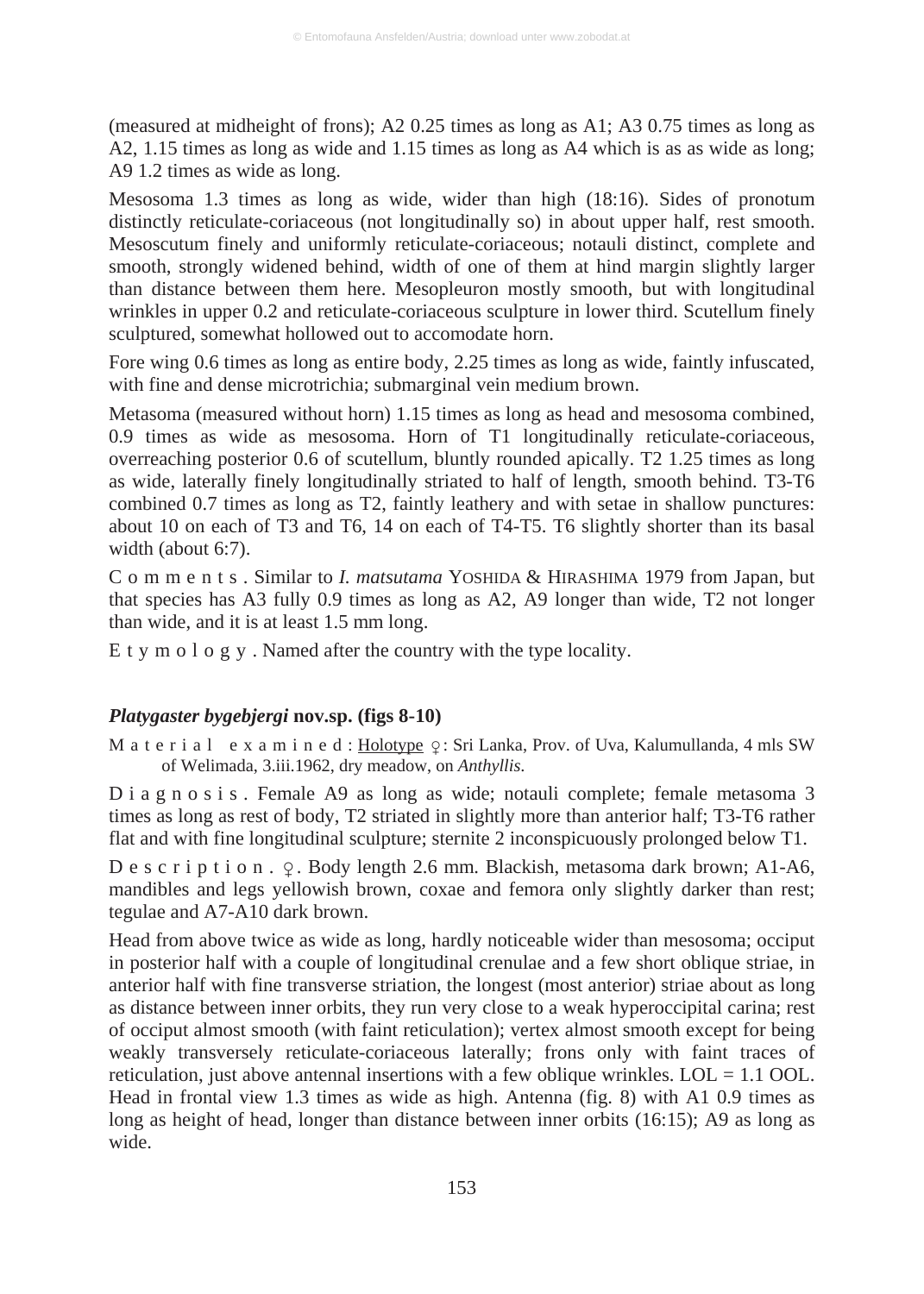Mesosoma 1.5 times as long as wide, 1.1 times as high as wide. Mesoscutum with very few setae, most of them along margins, faintly reticulate, without admedian lines; notauli complete and deep; mid lobe posteriorly blunt, very slightly prolonged to base of scutellum; scuto-scutellar grooves narrow, each with about six short setae. Mesopleuron smooth. Scutellum (fig. 9) evenly and distinctly convex, sparsely setose, faintly reticulate-coriaceous. Metapleuron with pilosity all over, but only densely so along upper and hind margins. Propodeal carinae short, parallel, area between them more than twice as wide as long, smooth and shiny.

Fore wing reaching midlength of T4, clear, with fine and dense microtrichia, about 2.7 times as long as wide; marginal cilia very short. Hind wing 5.9 times as long as wide, with two hamuli; marginal cilia 0.25 width of wing.

Metasoma (fig. 10) three times as long as head and mesosoma combined, hardly 0.9 times as wide as mesosoma. T1 with two strong longitudinal carinae. T2 strongly striated in basal foveae to 0.55 length of tergite, a very narrow area along middle smooth, rest of T2 as well as T3 smooth; T4-T6 with very fine longitudinal sculpture over most of surface and with a few scattered inconspicuous setae in shallow punctures; apical metasomal segments slightly convex, T5 at midlength 1.7 times as wide as high. Sternite 2 shortly prolonged under T1.

C o m m e n t s . No similar Oriental species (due to shape of metasoma), but several Palaerctic species come close. But *P. bygebjergi* has less convex apical metasomal segments than *P. umbraculi* (KIEFFER 1916), less elongate A7-A9 and longer metasoma than *P. oblonga* BUHL 2005, and metasoma longer and more striated than in *P. krarupi* **BUHL 1995.** 

E t y m o l o g y . Named after Rune BYGEBJERG at MZLU who offered me the material for study.

#### *Platygaster concava* **nov.sp. (figs 11-13)**

M a t e r i a l  $\,$  e x a m i n e d : <u>Holotype</u>  $\varphi \colon S$ ri Lanka, Central Prov., 5 mls SW of Habarana, 11.ii.1962, swept in dry forest. **Paratype:**  $1 \circ$  Sri Lanka, Prov. of Uva, Kudu Oya, river 15 mls S of Wellawaya, 22.iii.1962, dry roadside, swept.

D i a g n o s i s . Head behind hollowed out, distinctly concave.

D e s c r i p t i o n .  $\varphi$ . Body length 1.0-1.2 mm. Dark brown (head darkest) with A1-A3 and legs including fore and mid coxae pale brownish yellow, A4-A10 and hind coxae medium brown.

Head from above 1.8 times as wide as long, fully 1.25 times as wide as mesosoma (23:18), finely but distinctly reticulate-coriaceous, on occiput and vertex hardly transversely so, on frons transversely so, more or less obliquely along inner orbits, smoother medially, just above antennal insertions transversely reticulate-coriaceous; hyperoccipital carina absent; occiput in hind part with a strong concavity medially, vertex produced over the eyes.  $OOL = 1.2$  OOL. Head in frontal view (fig. 11) 1.2 times as wide as high. Antenna with A1 0.7 times as long as height of head, very slightly shorter than distance between inner orbits; A3-A4 combined 1.15 times as long as A2; A7-A10 forming a weak clava, each about 1.2 times as wide as A6; A8-A9 each as long as wide.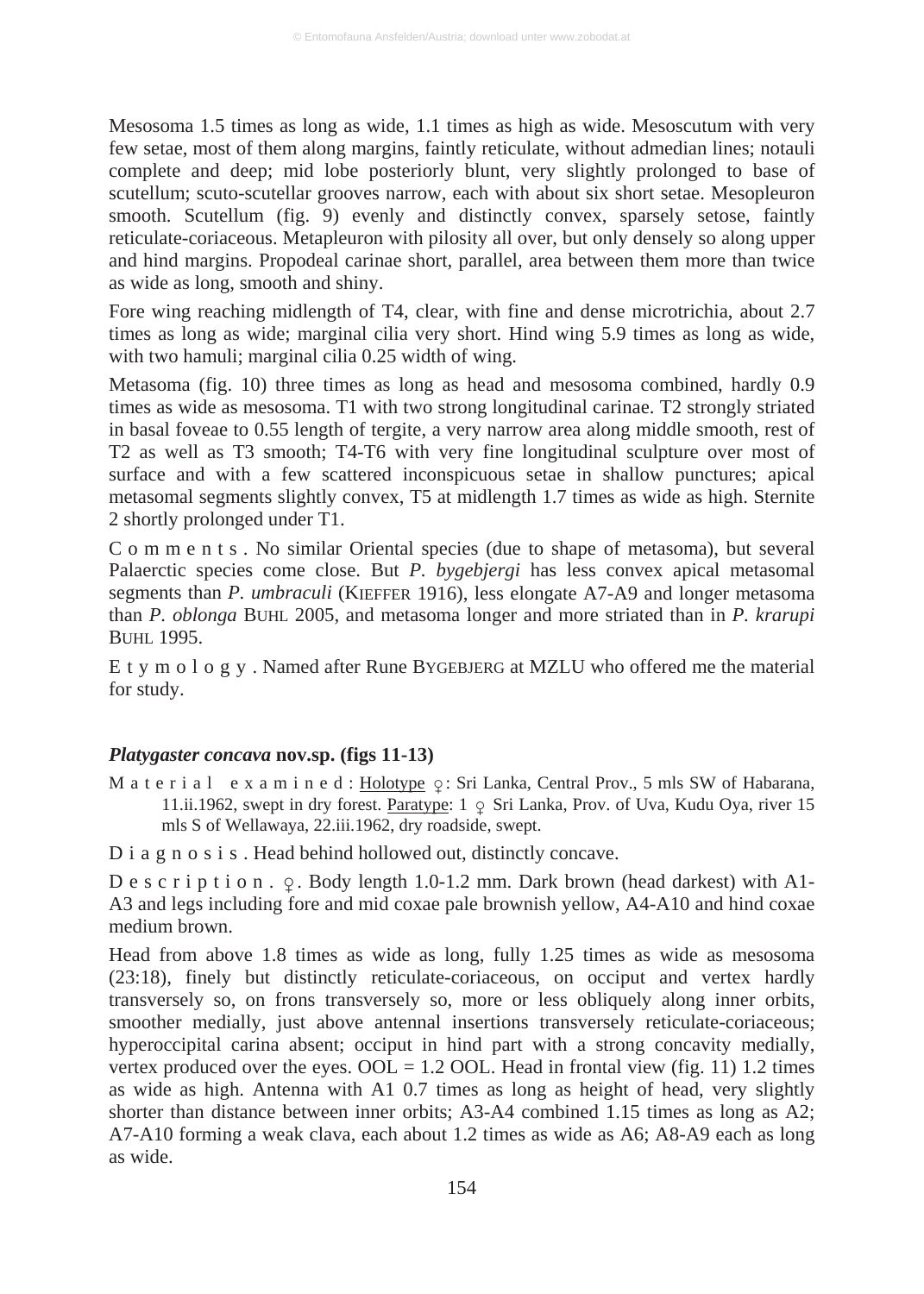Mesosoma 1.4 times as long as wide, 1.2 times as high as wide. Sides of pronotum slightly longitudinally reticulate-coriaceous, smooth along narrow hind margin. Mesoscutum with a few scattered setae, reticulate-coriaceous, smooth medially on lateral lobes and just in front of scutellum; notauli weakly indicated in at most posterior half, strongly converging, mid lobe just reaching scutellum in a rather fine point; scutoscutellar grooves wide, each with about four long setae. Mesopleuron smooth. Scutellum (fig. 12) distinctly and evenly convex, smooth, sparsely setose. Metapleuron with sparse pilosity all over. Propodeal carinae short, slightly diverging; much transverse area between them smooth and shiny.

Fore wing 0.75 times as long as entire body, 2.4 times as long as wide, almost clear, with fine and moderately dense microtrichia; marginal cilia very short. Hind wing 5.2 times as long as wide, with two hamuli; marginal cilia one-third the width of wing.

Metasoma (fig. 13) 0.75-0.80 times as long as head and mesosoma combined, 0.9 times as wide as mesosoma. T1 with six longitudinal carinae. T2 striated in basal foveae to about 0.6 of length of tergite, medially smooth. T3-T5 smooth except for deep punctures: 4 on T3, 10 on T4, 12 on T5. T6 dull reticulate-coriaceous and with inconspicuous punctures.

C o m m e n t s . The very characteristic concavity on occiput is much stronger than on the figure of head in frontal view when the head is seen obliquely from above. Because of this character this species can not be confused with any other Oriental species of *Platygaster*.

E t y m o l o g y . The name refers to the characteristically concave occiput.

#### *Platygaster harasbeddensis* **nov.sp. (figs 14-16)**

M a t e r i a l e x a m i n e d : <u>Holotype</u>  $\varphi$  : Sri Lanka, Central Prov., Harasbedda, 9 mls NE of Nuwara-Eliya, 15.iii.1962.

D i a g n o s i s . A middle-sized species with head more than twice as wide as long, distinctly striated occiput, frons weakly reticulate-striate laterally; female A9 1.1 times as long as wide; notauli present in posterior two-thirds; scutellum distinctly above level of mesoscutum; female metasoma as long as rest of body, T2 striated from basal foveae to half of length, medially with very short striation.

 $D e s c r i p t i o n.$   $Q.$  Body length 1.3 mm. Blackish with dark brown metasoma; antennae and legs including coxae dark brown; A2-A3, base and apex of fore tibiae, basal half of mid and hind tibiae, and segments 1-4 of tarsi more or less light brown.

Head from above (fig. 14) 2.2 times as wide as long, 1.15 times as wide as mesosoma; occiput finely but distinctly half-circularly striated all over, slightly angled anteriorly but without a hyperoccipital carina; vertex distinctly transversely striated between ocelli; OOL only with a single transverse line, otherwise finely reticulate-coriaceous; frons with a longitudinal medial impression, smooth in medial 0.3, towards sides weakly, obliquely reticulate-striate. OOL  $= 1.2$  LOL. Head in frontal view 1.3 times as wide as high. Antenna (fig. 15) with A1 0.85 times as long as height of head, as long as distance between inner orbits; A9 1.1 times as long as wide.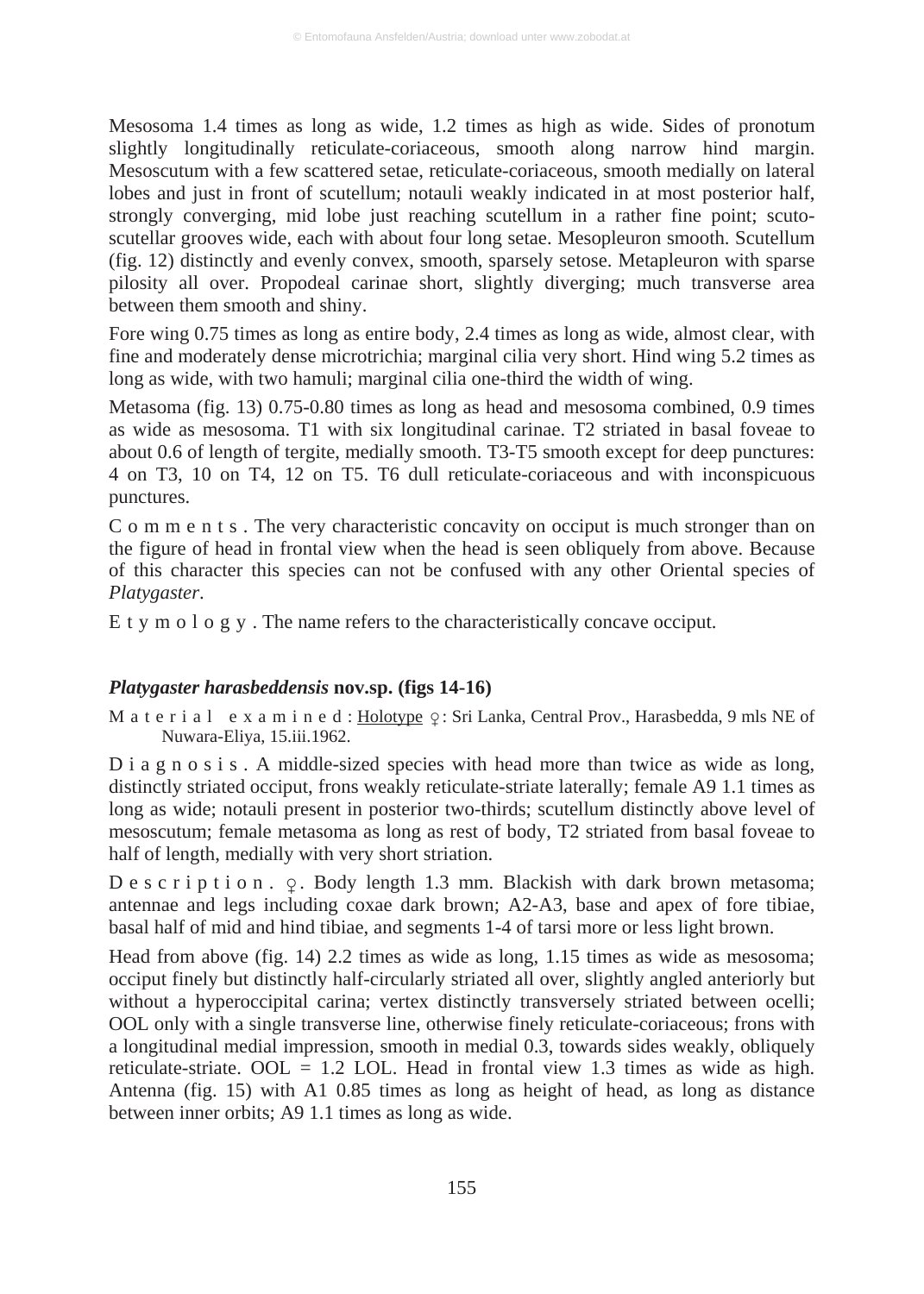Mesosoma 1.45 times as long as wide, 1.1 times as high as wide. Sides of pronotum finely, longitudinally reticulate-coriaceous, smooth along hind margin. Mesoscutum with setae along notauli, anteriorly of these and along margins, otherwise bare, disc finely reticulate-coriaceous, smoother medially on lateral lobes and on hind 0.25 on mid lobe; notauli distinct in posterior two-thirds, missing in anterior third; mid lobe posteriorly blunt, slightly prolonged to base of scutellum; scuto-scutellar grooves each with six long setae. Mesopleuron smooth. Scutellum (fig. 16) distinctly and almost evenly convex, posteriorly inconspicuously cut off, along middle smooth and almost bare, towards sides finely reticulate-coriaceous and moderately densely setose. Metapleuron with pilosity all over. Propodeal carinae parallel, transverse area between them smooth and shiny.

Fore wing 0.8 times as long as entire body, 2.25 times as long as wide, slightly infuscated, with fine and dense microtrichia; marginal cilia very short. Hind wing 4.8 times as long as wide, with two hamuli; marginal cilia 0.25 width of wing.

Metasoma 2.2 times as long as wide, as long as head and mesosoma combined, 0.85 times as wide as mesosoma. T1 slightly wider than long (9:8), with nine longitudinal carinae. T2 1.1 times as long as wide, striated from basal foveae to about half of length, medially with a couple of crenulae to 0.1 of length, rest of T2 smooth except for weak microsculpture along narrow hind margin. T3-T6 combined 0.65 times as long as T2, weakly reticulate-coriaceous; T3-T5 each with a transverse row of 14 deep punctures; T6 1.8 times as wide as long, with ten shallow punctures near margins.

C o m m e n t s . Runs to *P. foersteri* (GAHAN 1919) in BUHL'S (2008) key to Oriental species of *Platygaster*, but that species has OOL shorter than ocellar diameter and notauli complete. *P. harasbeddensis* is rather similar to *P. convexissima* BUHL 2009 but with wider head, slightly more slender antennae, wider mid lobe of mesoscutum, less setose scuto-scutellar grooves, and stronger and more numerous punctures on T3-T5.

E t y m o l o g y . The name refers to the holotype locality.

#### *Platygaster joergenseni* **nov.sp. (figs 17-19)**

M a t e r i a l e x a m i n e d : <u>Holotype</u>  $\varphi$ : Sri Lanka, Sabaragamuwa Prov., Bulutota Pass, 2 mls SE of Rakwana, 28.ii.1962, swept on dry grassland.

D i a g n o s i s. A middle-sized species with head more than twice as wide as long, rather strongly striated occiput, frons weakly reticulate-striate; female A9 1.85 times as long as wide; notauli present in posterior half; scutellum slightly above level of mesoscutum; female metasoma 0.9 times as long as rest of body, T2 striated from basal foveae to fully 0.6 of length, medially to 0.25 of length.

D e s c r i p t i o n .  $\varphi$ . Body length 1.3 mm. Blackish, metasoma with brownish tint; A1-A3, trochanters, tibiae and tarsi (except last segment) light brownish yellow; A4-A5, mandibles, tegulae, coxae and femora slightly darker, light reddish brown.

Head from above (fig. 17) 2.25 times as wide as long, 1.15 times as wide as mesosoma, without hyperoccipital carina; occiput rather strongly half-circularly striated all over; vertex transversely striated posteriorly to POL, rest finely reticulate-coriaceous (not transversely so); frons finely, obliquely reticulate-striate out from a smooth longitudinal midline, just above antennal insertions finely transversely striated. OOL = LOL. Head in frontal view 1.25 times as wide as high. Antenna (fig. 18) with A1 0.9 times as long as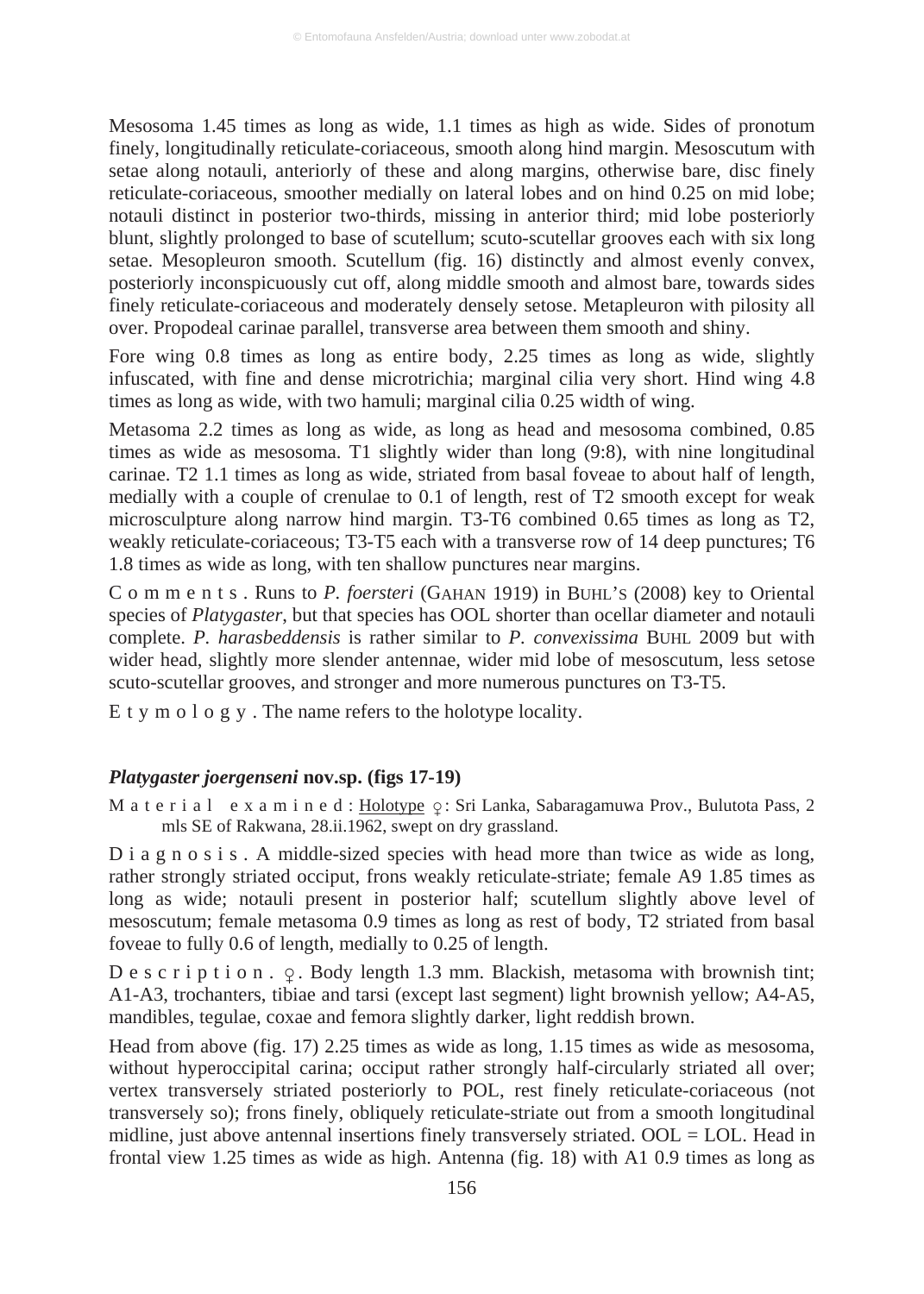height of head, 1.15 times as long as distance between inner orbits; A9 1.85 times as long as wide.

Mesosoma 1.35 times as long as wide, 1.1 times as high as wide. Sides of pronotum finely longitudinally reticulate-coriaceous, smoother only along narrow margins. Mesoscutum with rather few setae, nearly all of them just inside tegulae and around anterior half of imaginary notaulic courses, disc finely reticulate-coriaceous all over; notauli clearly indicated in posterior half, missing in anterior half; mid lobe posteriorly blunt, slightly prolonged to base of scutellum; scuto-scutellar grooves each with about seven moderately long setae. Mesopleuron smooth except for a couple of short longitudinal wrinkles in upper hind corner. Scutellum (fig. 19) evenly convex, sparsely setose, smooth medially, towards sides weakly leathery. Metapleuron with pilosity all over. Propodeal carinae parallel, area between them slightly transverse.

Fore wing 0.75 times as long as entire body, 2.3 times as long as wide, clear, with fine and dense microtrichia; marginal cilia very short. Hind wing 4.5 times as long as wide, with two hamuli; marginal cilia 0.18 width of wing.

Metasoma 1.8 times as long as wide, 0.9 times as long as head and mesosoma combined, 0.9 times as wide as mesosoma. T1 about twice as wide as long, with five longitudinal furrows on central area, excavated on each side. T2 slightly longer than wide (21:20), striated in basal foveae to slightly more than 0.6 of length of tergite, medially to 0.25 of length. T3-T6 combined half as long as T2, smooth, with fine setae in shallow punctures: six on T3, eight on T4, ten on T5; T6 2.7 times as wide as long

C o m m e n t s . Similar to *P. flavifemorata* BUHL & CHOI 2006 from S. Korea, but that species has head less transverse, A9 twice as long as wide, mesosoma smoother, propodeal carinae slightly diverging and area between them about as long as wide, metasoma as long as rest of body, T2 striated in basal foveae only (to 0.4 of length), and legs uniformly pale yellowish.

E t y m o l o g y . Named in honor of Professor Jørgen JØRGENSEN (Holte, Denmark), the pre-eminent Danish gall midge researcher, to commemorate his 95th birthday.

# *Platygaster pilosiscutellata* **nov.sp. (figs 20-22)**

M a t e r i a l e x a m i n e d : <u>Holotype</u>  $\varphi$  : Sri Lanka, W. Prov., Labugama, 24 mls ESE of Colombo, 21.i.1962. <u>Paratypes</u>: 1 <sub>9</sub> W. Prov., Yakkala, 18 mls NE of Colombo, 16.i.1962, swept on herbs; 1 p Sri Lanka, Sabaragamuwa Prov., Bopathella Falls 9 mls NNW of Ratnapura, 19.ii.1962.

D i a g n o s i s . A rather small species with head fully twice as wide as long, distinctly striated occiput, frons weakly reticulate-coriaceous; female A9 1.5 times as long as wide; notauli absent; scutellum hardly above level of mesoscutum, contrastingly strongly pilose; female metasoma 0.8-0.9 times as long as rest of body, T2 without striation.

D e s c r i p t i o n .  $\varphi$ . Body length 0.85-1.0 mm. Body and A4-A10 medium brown; A1-A3, mandibles, tegulae and legs including coxae pale brownish yellow.

Head from above (fig. 20) 2.05 times as wide as long, 1.25 times as wide as mesosoma, without hyperoccipital carina; occiput finely but distinctly half-circularly striated all over; vertex medially with very faint transverse microsculpture, laterally finely reticulate-coriaceous (not transversely so); frons in upper half smooth, in lower half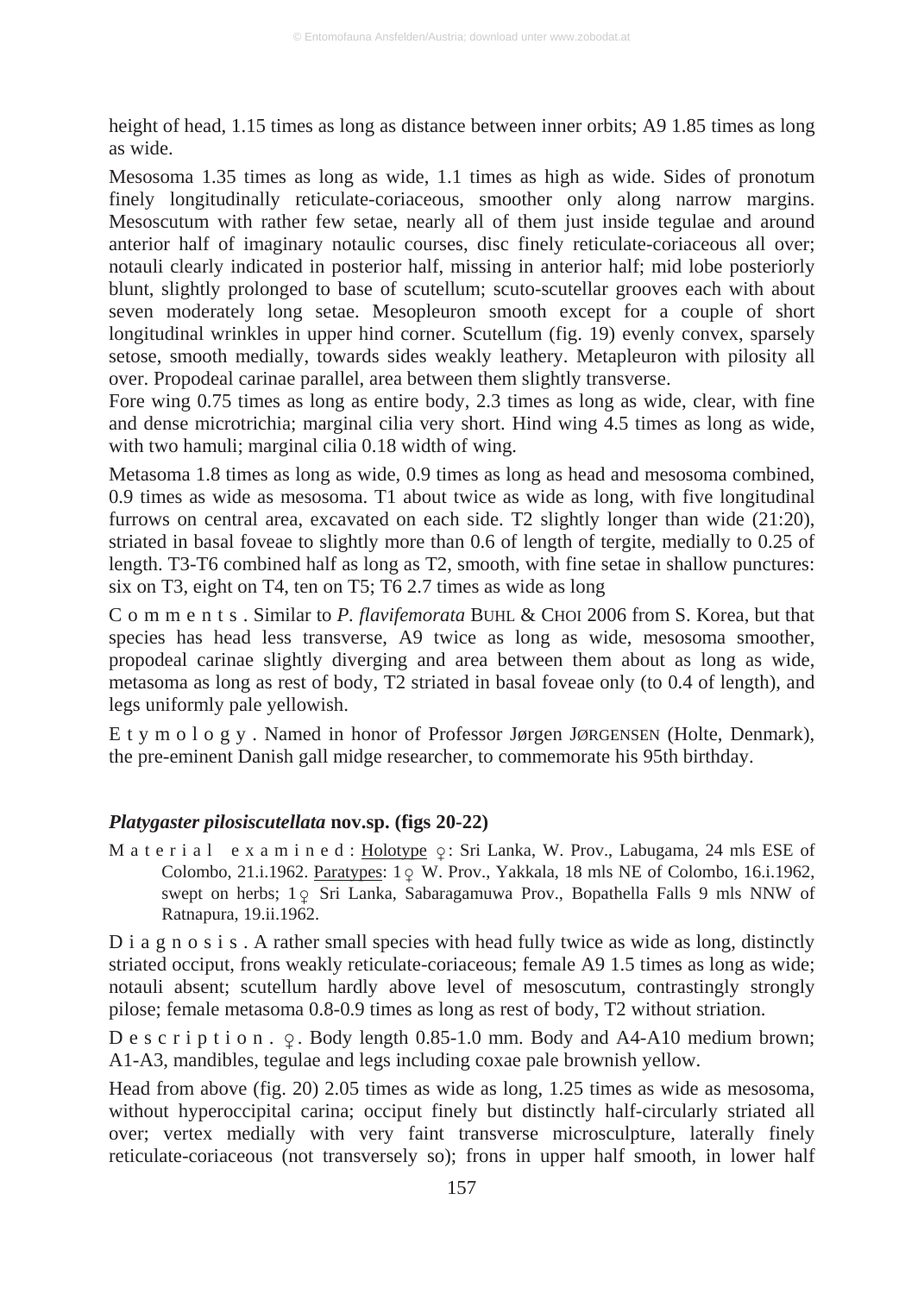finely transversely striated.  $OOL = 1.2$  LOL. Head in frontal view 1.3 times as wide as high. Antenna (fig. 21) with A1 hardly noticeable shorter than height of head, 1.1 times as long as distance between inner orbits; A9 1.5 times as long as wide.

Mesosoma 1.4 times as long as wide, very slightly higher than wide (about 16:15). Sides of pronotum smooth except for faint rugosity in upper anterior corner, but with scattered setae in upper as well as in lower half. Mesoscutum with very few setae, towards sides finely reticulate-coriaceous, smooth along medial 0.3 of width, without notauli; hind margin hardly prolonged medially, at each side with 5-6 white setae over each narrow scuto-scutellar groove. Mesopleuron smooth. Scutellum (fig. 22) evenly but weakly convex, faintly coriaceous, rather evenly and densely covered by conspicuous whitish pilosity. Metapleuron slightly dull, with moderately dense pilosity all over (similar to that on scutellum). Propodeal carinae parallel, transverse area between them smooth.

Fore wing 0.8 times as long as entire body, 2.8 times as long as wide, almost clear, with fine and dense microtrichia; marginal cilia short. Hind wing with two hamuli; marginal cilia 0.4 width of wing.

Metasoma 0.8-0.9 times as long as head and mesosoma combined, 0.95 times as wide as mesosoma. T1 1.6 times as wide as long, with a transverse impression a little anteriorly to midlength and with three rather weak longitudinal carinae. T2 as wide as long, slightly more than twice as long as T3-T6 combined (15:7), with two smooth basal foveae reaching to almost 0.25 length of tergite, between them with a couple of crenulae reaching 0.1 length of tergite. T3-T5 smooth, each with 6-8 setae inserted in shallow punctures; T6 twice as wide as long, with faint microsculpture.

C o m m e n t s . A characteristic species on account of strong pilosity on scutellum. It runs to couplet 10 in BUHL'S (2008) key to Oriental *Platygaster*, but it has distinctly longer A9 than the species mentioned there.

E t y m o l o g y . The name refers to the unusually strong and contrasting pilosity of scutellum.

#### *Synopeas anderssonianum* **nov.sp. (figs 23-25)**

M a t e r i a l  $\,$  e x a m i n e d : <u>Holotype</u>  $\,$   $\varphi$  : Sri Lanka, W. Prov., Yongamulla 3 mls E of Yakkala, 18 mls NE of Colombo, 19.i.1962. Paratypes: 18 Sri Lanka, Sabaragamuwa Prov., stream at 2500 ft, 5 mls NNW of Balangoda, 22.ii.1962, swept; 1 o Sri Lanka, Central Prov., Menickwalla Ela, 4 mls NW of Hatton, 18.iii.1962, ravine with small stream.

D i a g n o s i s . Body length at most 1 mm; head twice as wide as long, with a strong and complete hyperoccipital carina, female A9 1.25-1.4 times as wide as long; scutellar spine strong, fully as long as propodeum; fore wing 2.5 times as long as wide, with marginal cilia 0.08 width of wing; female metasoma 0.85 times s long as rest of body, 1.4 times as wide as high.

 $D e s c r i p t i o n.$   $Q.$  Body length 0.85-0.95 mm. Black, A1-A4 and legs light brownish yellow; A5-A6, apical 0.4 of hind tibiae and last segment of all tarsi slightly darker; A7-A10, mandibles, tegulae and coxae more or less dark brown.

Head from above (fig. 23) twice as wide as long, wider than mesosoma (16:15), finely reticulate-coriaceous, slightly more distinctly so on occiput than on vertex and frons, only medially on vertex with slightly transverse elements; hyperoccipital carina strong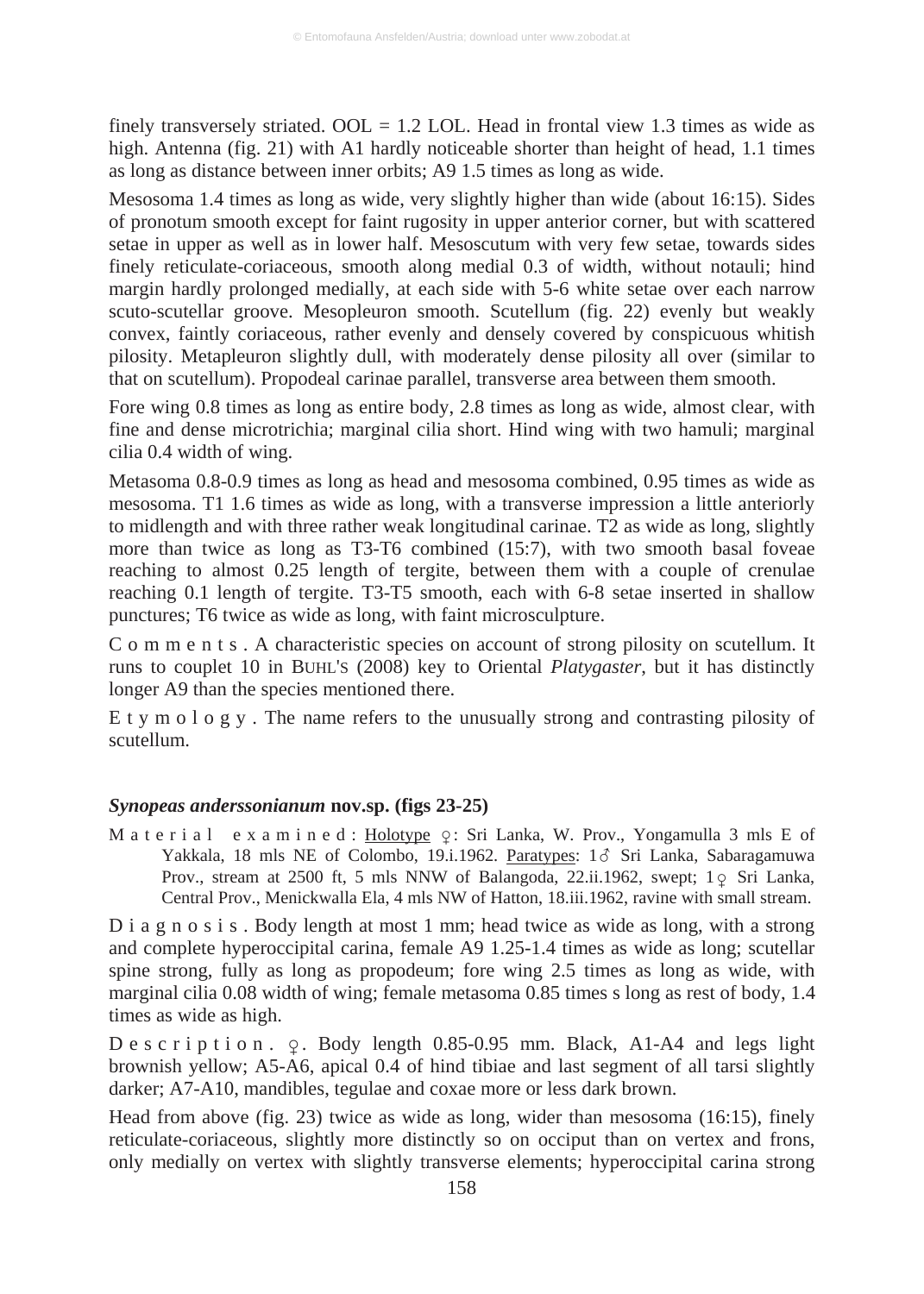and complete. OOL shorter than diameter of lateral ocellus;  $LOL = 3.5$  OOL. Head in frontal view wider than high (16:14). Antennae (fig. 24) with A1 0.9 times as long as height of head, 1.2 times as long as distance between inner orbits; A9 1.25-1.4 times as wide as long.

Mesosoma 1.5 times as long as wide, 1.15 times as high as wide. Sides of pronotum weakly reticulate-coriaceous (not longitudinally so), smooth in slightly more than lower half and along hind margin. Mesoscutum evenly and moderately densely setose, finely and almost uniformly reticulate-coriaceous, without notauli; hind margin medially with a distinct, smooth, slightly transverse prolongation to base of scutellum; scuto-scutellar grooves each with 7-8 long setae. Mesopleuron smooth. Scutellum (fig. 25) slightly smoother and denser setose than mesoscutum, with a strong, light brown spine which is as long as propodeal carinae, below its base with a narrow vertical lamella. Metapleuron smooth and bare in about anterior half, rest with rather dense white pilosity. Propodeal carinae moderately high, light brown translucent, fused.

Fore wing 0.9 times as long as entire body, 2.5 times as long as wide, slightly infuscated, with fine and dense microtrichia in apical two-thirds; marginal cilia at their longest 0.08 width of wing. Hind wing 7.2 times as long as wide; marginal cilia two-thirds the width of wing.

Metasoma 1.65 times as long as wide, 0.85 times as long as head and mesosoma combined, longer than mesosoma (24:22), very slightly narrower than this, 1.4 times as wide as high. Basal pubescence of metasoma reaching 0.35 length of T1-T2 combined. T2 smooth, without carinae on junction between T1-T2. T3-T6 combined 0.4 as long as T1-T2 combined; T3-T5 each with a transverse stripe of microsculpture; T6 2.5 times as wide as long, reticulate-coriaceous all over; apical tergites with a few inconspicuous setae.

 $\delta$ . Body length 1.0 mm. A3-A4 combined very slightly longer than A2; A4 feebly widened, twice as long as A3, nearly twice as long as A5; clava 4-segmented, A9 as long as wide; flagellar pubescence very short. Metasoma shorter than mesosoma (25:27).

C o m m e n t s .The male and female paratypes both have scutellar spine slightly upturned apically and sculpture above antennal insertions slightly transverse, and the female paratype has A9 slightly more transverse than in the holotype. *S. anderssonianum* runs to couplet 27 in BUHL'S (2008) key to Oriental species of *Synopeas*. It is most similar to *S. pellucidum* BUHL, O'CONNOR & ASHE 2009 from Sulawesi, but that species has head only 1.7 times as wide as long, female antennae slightly less slender, and scutellar spine thinner and paler than in *S. anderssonianum*. *S. srilankense* BUHL 2003 has head only 1.7 times as wide as long, mesosoma 1.3 times as long as wide, scutellar spine distinctly shorter than in *S. anderssonianum*, and metasoma 1.2 times as wide as high.

E t y m o l o g y . Named after one of the collectors.

# *Synopeas brincki* **nov.sp. (figs 26-29)**

M a t e r i a l e x a m i n e d : <u>Holotype</u> ç: Sri Lanka, Sabaragamuwa Prov., Deerwood, Kuruwita, 6 mls NNW of Ratnapura, 18-21.ii.1962, ravine with stream. Paratype:  $1\delta$  same data as holotype.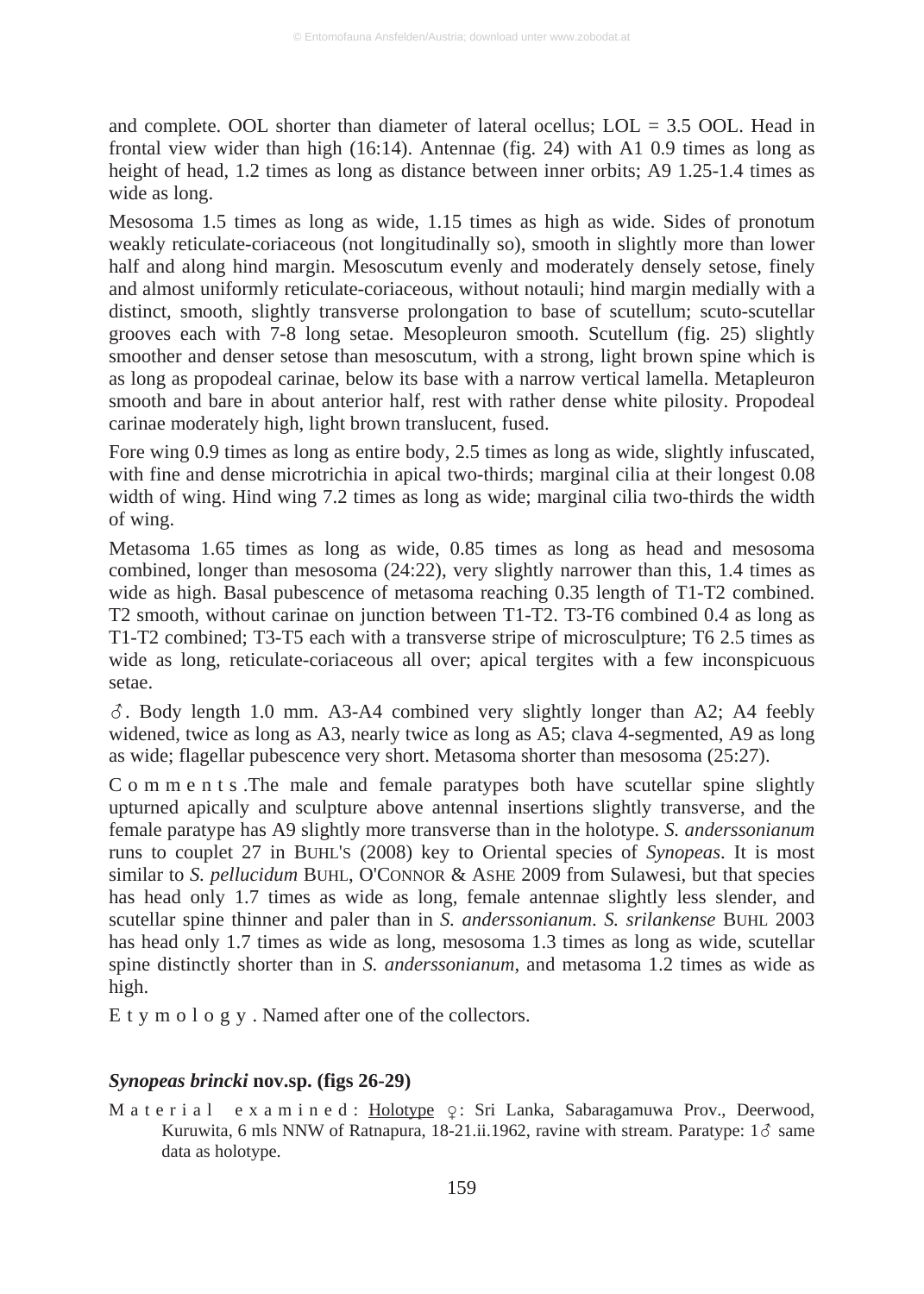D i a g n o s i s. Body length slightly more than 1 mm; head 1.8 times as wide as long, with a strong and complete hyperoccipital carina, female A4 slightly longer than A5, A9 1.2 times as wide as long; scutellum at level of mesoscutum, spine strong, reaching base of T2; fore wing 2.4 times as long as wide, without marginal cilia; female metasoma hardly longer than mesosoma, 1.3 times as wide as high.

D e s c r i p t i o n .  $\varphi$ . Body length 1.3 mm. Black; A1-A6, trochanters, tibiae and tarsi light brown, hind tibiae slightly darkened in apical 0.6; A7-10, coxae and femora dark brown.

Head from above (fig. 26) 1.8 times as wide as long, wider than mesosoma (25:22), dull; occiput and vertex finely reticulate-coriaceous (not transversely so); hyperoccipital carina strong and complete; vertex with a fine longitudinal carina from hyperoccipital carina to anterior ocellus; frons slightly roughened, irregularly reticulate-coriaceous.  $OOL = LOL$ . Head in frontal view 1.25 times as wide as high. Antenna (fig. 27) with A1 0.8 times as long as height of head, longer than distance between inner orbits (16:15); A9 1.2 times as wide as long.

Mesosoma 1.5 times as long as wide, 1.1 times as high as wide. Sides of pronotum reticulate-coriaceous (not longitudinally so) in upper half of slightly less than anterior half, rest smooth. Mesoscutum with short and sparsely scattered setae, distinctly and uniformly reticulate-coriaceous; notauli distinct, fading out shortly before reaching anterior margin, behind meeting in a fine point which is slightly prolonged, almost reaching base of scutellum; scuto-scutellar grooves large, each with 5-6 short setae. Mesopleuron smooth. Scutellum (fig. 28) sculptured much as mesoscutum, towards sides moderately densely setose, with a strong dark spine reaching base of T2, without lamella. Metapleuron smooth and bare in most of anterior half, rest with dense whitish pilosity. Propodeal carinae slightly translucent, diverging in posterior 0.4.

Fore wing almost clear, 0.8 times as long as entire body, 2.4 times as long as wide, with moderately fine and moderately dense microtrichia; marginal cilia absent. Hind wing 6.0 times as long as wide; marginal cilia 0.4 width of wing.

Metasoma (fig. 29) 0.75 times as long as head and mesosoma combined, hardly noticeable longer than mesosoma, 0.85 times as wide as this, 1.3 times as wide as high. T2 micropunctate along hind margin, towards sides in posterior 0.45; T3-T6 roughly micropunctate all over.

. Body length 1.25 mm. A1-A2 light brown, A3-A10 dark brown. Antennae nonclavate; A4 triangularly widened on inner side around midlength, as long as A2, 1.2 times as long as A5; A6-A9 each about twice as long as wide; flagellar pubescence sparse, slightly shorter than width of segments. Metasoma 0.9 times as long as mesosoma.

C o m m e n t s . In BUHL'S (2008) key this species runs to *S. obesum* BUHL 2001, but that species has a much smaller tooth on scutellum (and slightly less slender female antennae) than *S. brincki*.

E t y m o l o g y . Named after one of the collectors.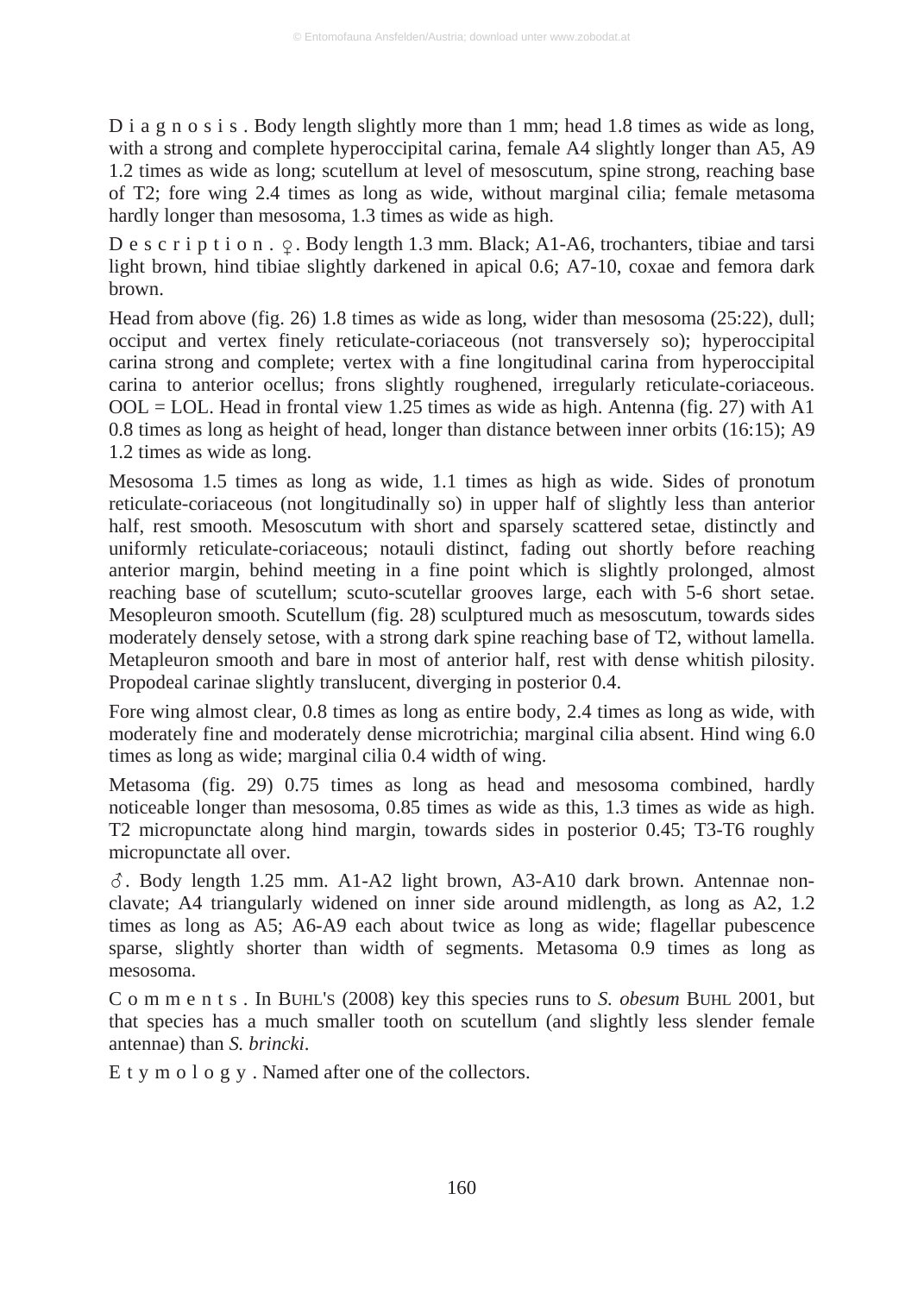# *Synopeas bygebjergi* **nov.sp. (figs 30-32)**

M a t e r i a l e x a m i n e d : Holotype  $\delta$ : Sri Lanka, Central Prov., Horton Plains, altitude 7000 ft, 12 mls SSE of Nuwara-Eliya, 19.iii.1962, swept at edge of jungle. Paratype:  $1\delta$ same data as holotype.

D i a g n o s i s. Body length slightly more than 1 mm; head twice as wide as long, with a sharp and complete hyperoccipital carina, male A4 triangularly widened, A9 1.25 times as long as wide; notauli faintly indicated in posterior 0.4, scutellum at level of mesoscutum, spine dark, without lamella, nearly half as long as the high propodeal carinae; fore wing 2.9 times as long as wide, marginal cilia 0.16 width of wing; male metasoma longer than mesosoma but shorter than head and mesosoma combined.

D e s c r i p t i o n .  $\delta$ . Body length 1.05-1.50 mm. Black; A1, trochanters, tibiae and tarsi (except last segment) light brownish, hind tibiae slightly darkened in apical half; A2-A10, mandibles, coxae and femora dark brown.

Head from above (fig. 30) twice as wide as long, as wide as mesosoma, with a sharp and complete hyperoccipital carina, finely reticulate-coriaceous, on occiput very slightly transversely so, on lower third of frons slightly transversely so. OOL slightly shorter than diameter of lateral ocellus. Head in frontal view 1.15 times as wide as high. Antenna (fig. 31) with A1 very slightly longer than height of head, 1.5 times as long as distance between inner orbits; A9 1.25 times as long as wide; flagellum only with scattered setae which are between  $0.5-1.0$  width of segments.

Mesosoma 1.55 times as long as wide, 1.15 times as high as wide. Sides of pronotum faintly reticulate-coriaceous (not longitudinally so) in slightly more than upper half and anterior half, rest smooth. Mesoscutum with a few scattered setae, most of them laterally; disc finely reticulate-coriaceous, mid lobe smooth in posterior half; notauli faintly indicated in posterior 0.4, mid lobe distinctly pointed to base of scutellum, prolongation about 1.25 times as wide as long; scuto-scutellar grooves wide, with numerous long whitish setae. Mesopleuron smooth. Scutellum (fig. 32) along middle smooth and bare, towards sides rather densely setose and weakly coriaceous; spine dark brown, without lamella, slightly upwards directed, 0.4 times as long as propodeal carinae. Metapleuron smooth and bare in anterior 0.55, pilosity dense only along upper and hind margins. Propodeal carinae high, translucent, fused.

Fore wing 1.05 times as long as entire body, 2.9 times as long as wide, slightly infuscated, with fine and dense microtrichia; marginal cilia 0.16 width of wing. Hind wing 6.3 times as long as wide; marginal cilia 0.45 width of wing.

Metasoma 2.0-2.3 times as long as wide, 0.85 times as long as head and mesosoma combined, from slightly longer than mesosoma (29:27) to almost as long as head and mesosoma combined (44:45), 0.85 as wide as mesosoma, 1.3 times as wide as high. Mid area of T1 with three longitudinal carinae continuing on junction T1-T2, rest of T2 smooth; T2 longer than wide (17:15). T3-T7 combined slightly less than half as long as T2 (8:17), with dull microsculpture.

C o m m e n t s . The larger paratype has entire scutellar profile in lateral view more oblique then in holotype, and with scutellar spine slightly stronger. *S. bygebjergi* is somewhat similar to *S. transluceum* BUHL 2009 from Vietnam, but that species is smaller (at most 0.9 mm in male), it has A4 less angular, scutellum translucent behind, and male metasoma only 0.9 times as long as mesosoma. Because the key of BUHL (2008) is only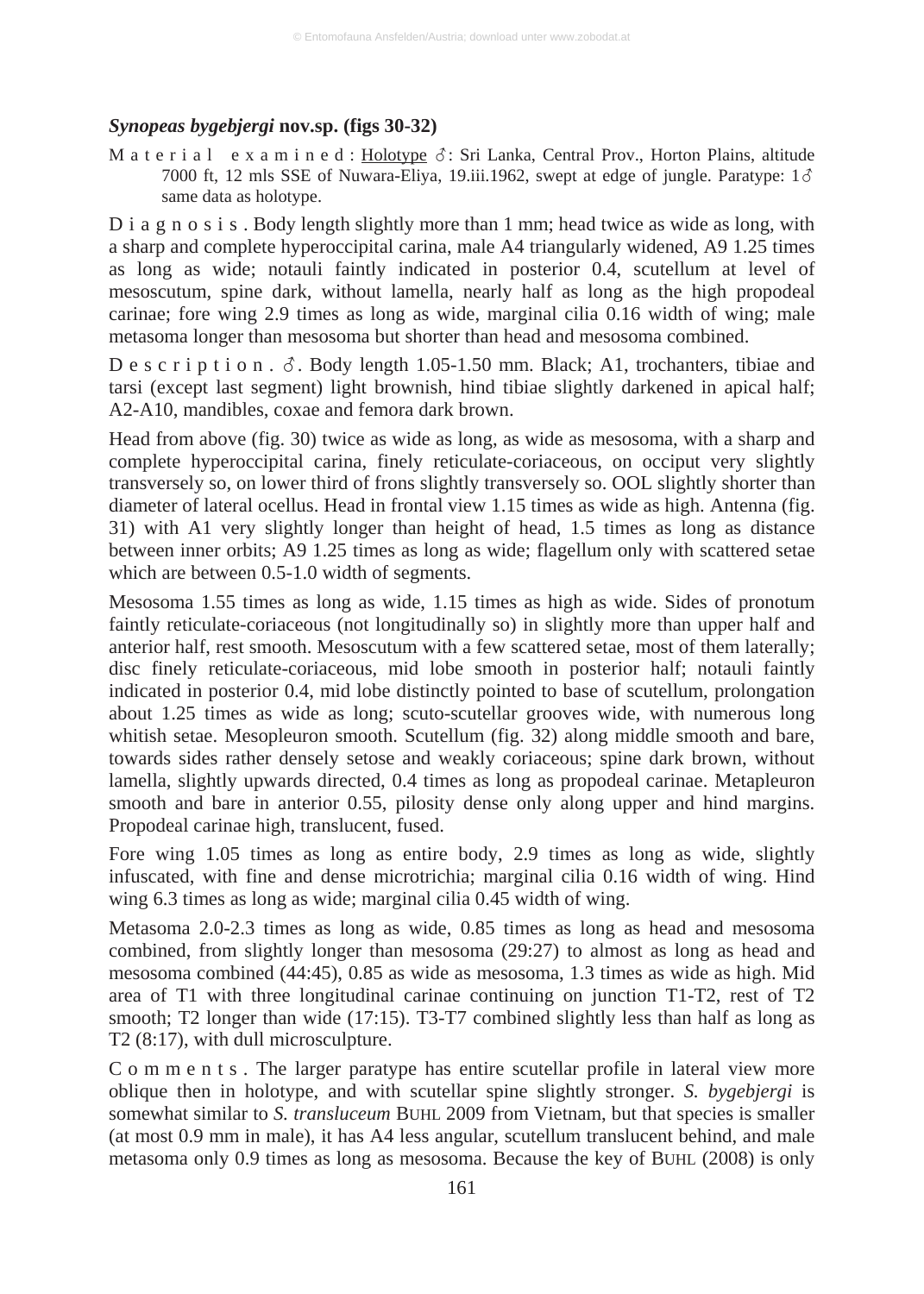intended for females, *S. bygebjergi* is hard to fit in, but it can only run to *S. ciliare* BUHL 2008 which is a distinctly smaller species without notauli, with longer marginal cilia of wings, and scutellum pale behind, with a lamella.

E t y m o l o g y . Named after Rune BYGEBJERG at MZLU who offered me the material for study.

# *Synopeas sheldrakei* **nov.sp. (figs 33-34)**

M a t e r i a l  $\,$  e x a m i n e d : <u>Holotype</u>  $\varphi$ : Sri Lanka, E. Prov., Gal Oya, altitude 300 ft, 14 mls E of Bibile, 8.iii.1962, on grass and plants in a primeval forest.

D i a g n o s i s. Head with a strong and complete hyperoccipital carina; female A4 slightly longer than A5, A9 1.4 times as wide as long; scutellum much below level of mesoscutum, profile of scutellar disc slightly angled in lateral view, spine more than half as long as propodeum; fore wing without marginal cilia; female metasoma as long as rest of body, 1.2 times as wide as high; T6 1.8 times as wide as long.

 $D e s c r i p t i o n.  $\varphi$ . Body length 1.1 mm. Head black, meso- and metasoma dark$ brown; A1-A6 and legs yellowish brown, A7-A10 medium brown; mandibles, tegulae and coxae dark brownish.

Head from above (fig. 33) 2.2 times as wide as long, fully 1.15 times as wide as mesosoma, finely and uniformly reticulate-coriaceous (not transversely so), only with a few weak transverse elements just behind anterior ocellus and around antennal insertions; hyperoccipital carina strong and complete.  $LOL = 2$  OOL. Head in frontal view 1.25 times as wide as high. Antenna with A1 0.8 times as long as height of head, longer than distance between inner orbits (14:13); A3-A4 combined slightly more than 1.1 times as long as A2; A4 about 1.25 times as long as each of A3 and A5; clava 4-segmented, A9 1.4 times as wide as long.

Mesosoma 1.4 times as long as wide, 1.2 times as high as wide. Sides of pronotum finely reticulate-coriaceous (not longitudinally so), smooth in lower 0.4 and along hind margin. Mesoscutum evenly and rather densely setose, weakly and uniformly reticulatecoriaceous, without notauli; hind margin light brownish, medially with a smooth, rounded prolongation, at each side with numerous long setae. Mesopleuron smooth except for a couple of very weak wrinkles just below tegula. Scutellum (fig. 34) much below level of mesoscutum, almost smooth and bare medially, toward sides densely pubescent, posteriorly with a distinct light brownish spine with a very narrow vertical lamella below. Metapleuron smooth and bare in anterior third and in upper and lower 0.25, pilosity dense only at hind margin. Propodeal carinae translucent, very close together.

Fore wing 0.85 times as long as entire body, 2.55 times as long as wide, almost clear, with fine and dense microtrichia; marginal cilia absent. Hind wing 5.45 times as long as wide; marginal cilia 0.4 width of wing.

Metasoma 1.9 times as long as wide, as long as head and mesosoma combined, very slightly narrower than mesosoma, 1.2 times as wide as high. Basal pubescence of metasoma reaching fully 0.3 length of T1-T2 combined. T2 smooth except for faint microsculpture along narrow hind margin. T3-T6 combined 0.45 times as long as T1-T2 combined, with distinct microsculpture; T6 1.8 times as wide as long.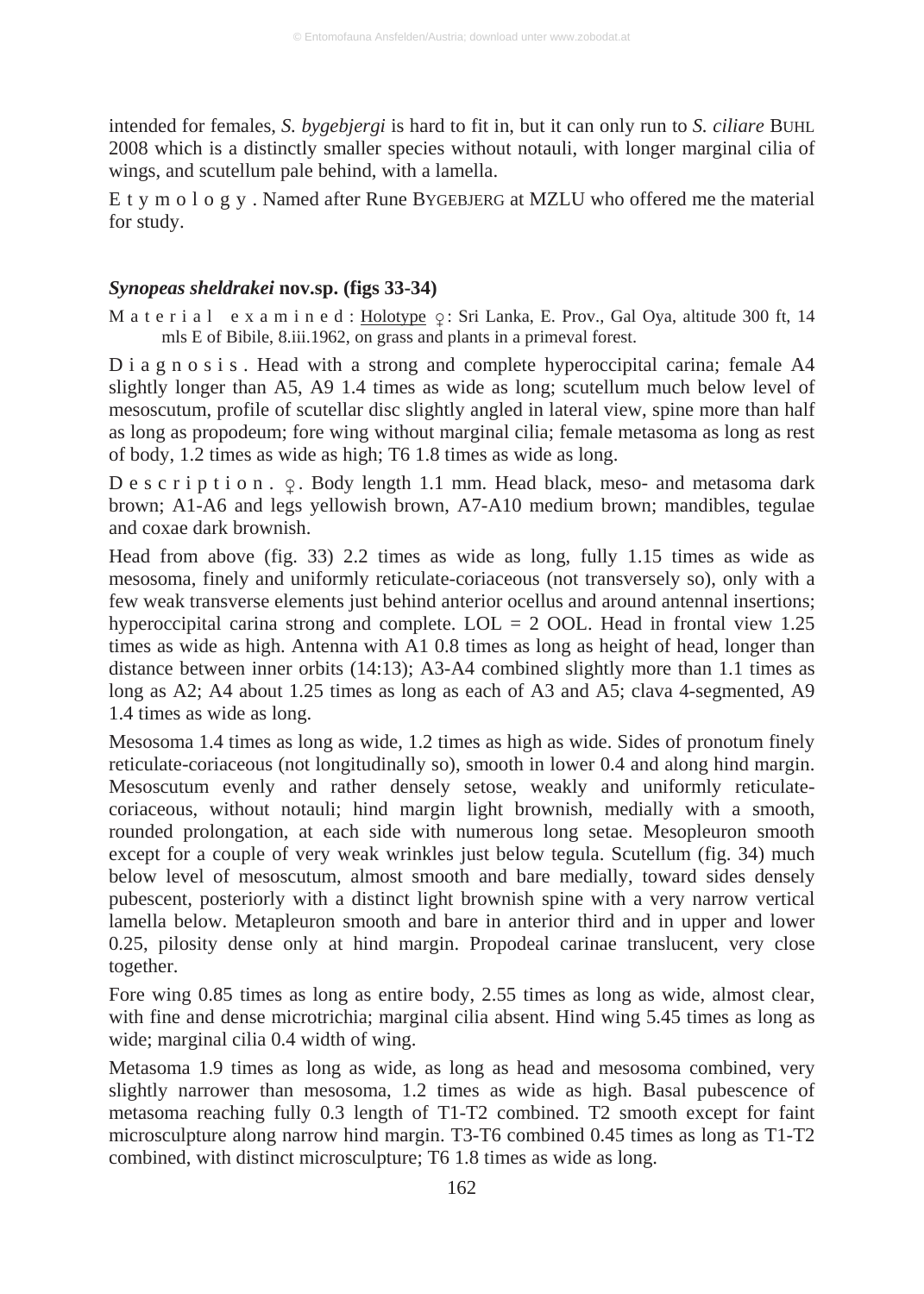C o m m e n t s . Generally similar to North Indian *S. bouceki* BUHL 2007 which is evidently a "sister species", but that species has head only 1.9 times as wide as long,  $LOL = 1.25 \text{ OOL}$ , hyperoccipital carina weak, A4 fully 1.5 times as long as A3, and female metasoma about 2.3 times as long as wide, only 1.1 times as wide as high, with basal pubescence of metasoma reaching only 0.2 length of T1-T2 combined, and with T6 as long as wide. *S. sheldrakei* runs to *S. balabacense* BUHL 1997 in BUHL'S (2008) key, but that species has scutellum at level of mesoscutum, without spine. *S. sheldrakei* is moderately similar to Palaearctic *S. gibberosum* BUHL 1997 but that species has head only 1.75 times as wide as long, not wider than mesosoma, A9 slightly elongate, scutellar spine straight, continuing profile of scutellar disc, and metasoma only 1.1 times as long as mesosoma.

E t y m o l o g y . Named after the emiment biologist Dr. Rupert SHELDRAKE (Oxford).

## *Synopeas veenakumarii* **nov.sp. (figs 35-38)**

M a t e r i a l e x a m i n e d : <u>Holotype</u>  $\varphi$ : Sri Lanka, Central Prov., foothills of Knuckle Mountains, 10 mls ENE of Kandy, 11.iii.1962, swept over stream.

 $D$  i a g n o s i s. Head twice as wide as long, with a strong hyperoccipital carina; female A3-A4 small, equal, hardly longer than wide, each only one-third as long as A5, A9 as long as wide; scutellar spine as long as propodeum; female metasoma almost twice as long as wide, 0.85 times as long as rest of body.

 $D e s c r i p t i o n.$   $Q.$  Body length 0.95 mm. Head blackish brown, meso- and metasoma dark brown; A1-A4 and legs light yellowish brown, apical half of hind tibiae slightly darker; A5-A10, mandibles and coxae medium reddish brown.

Head from above (fig. 35) twice as wide as long, fully 1.2 times as wide as mesosoma, rather uniformly, strongly or slightly roughened reticulate-coriaceous (not transversely so); hyperoccipital carina strong and complete. LOL = 2 OOL. Head in frontal view 1.2 times as wide as high. Antenna (fig. 36) with A1 0.9 times as long as height of head, 1.15 times as long as distance between inner orbits; A9 as long as wide.

Mesosoma 1.6 times as long as wide, 1.15 times as high as wide. Sides of pronotum weakly reticulate-coriaceous (not longitudinally so) in slightly more than upper half, smooth below. Mesoscutum almost uniformly and moderately densely setose, finely and uniformly reticulate-coriaceous; notauli absent; hind margin light brownish, high above scutellum, with a roundish, almost smooth short prolongation medially, at each side with dense whitish setae. Mesopleuron smooth. Scutellum (fig. 37) along middle smooth and bare, towards sides rather densely setose; spine light brown, as long as propodeal carinae, without lamella. Metapleuron smooth, bare in anterior half, with sparse pilosity in posterior half. Propodeal carinae low, translucent, very slightly separated.

Fore wing hardly 0.9 times as long as entire body, 2.45 times as long as wide, almost clear, with fine and dense microtrichia; marginal cilia absent. Hind wing 5.9 times as long as wide; marginal cilia one-third the width of wing.

Metasoma (fig. 38) fully 1.9 times as long as wide, 0.85 times as long as head and mesosoma combined, 0.95 times as wide as mesosoma, 1.35 times as wide as high. T1- T2 smooth, T3-T6 finely reticulate-coriaceous and with very few, inconspicuous setae.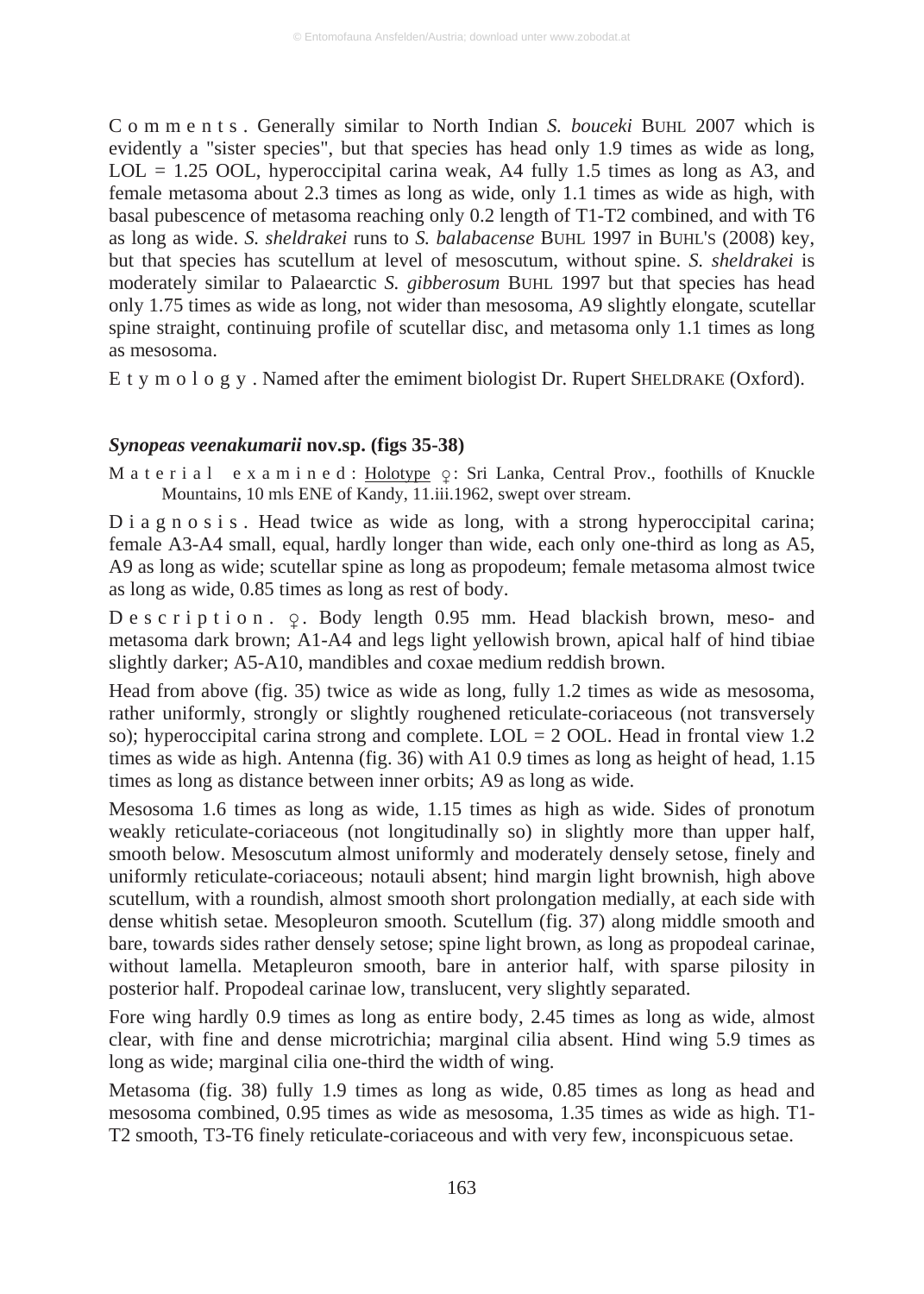C o m m e n t s . Rather similar to *S. asiaticum* (USHAKUMARI & NARENDRAN 2007) in aberrant antennal structure, but that species has head more transverse, POL longer relative to OOL, A3-A4 and preapical antennal segments more slender, and scutellar tooth and metasoma shorter than in *S. veenakumarii*.

E t y m o l o g y . Named efter the esteemed Indian hymenopterist K. VEENAKUMARI (National Bureau of Agriculturally Important Insects, Hebbal, Bangalore).

## **Acknowledgement**

I thank Mr. Rune BYGEBJERG very much for the loan of the material.

#### **References**

- BUHL P.N. (2003): Three new species of Platygastrinae from Sri Lanka (Hymenoptera, Platygastridae). – Entomofauna **24**: 1-8.
- BUHL P.N. (2008): New and little known Platygastridae from Indonesia and Malaysia (Hymenoptera: Platygastroidea). – Zoologische Mededelingen **82**: 515-579.
- MUKERJEE M.K. (1978): Descriptions of some new and records of known Platygastridae (Hymenoptera: Proctotrupoidea) from India. – Memoirs of the School of Entomology **5**: 67-98.
- VLUG H.J. (1995): Catalogue of the Platygastridae (Platygastroidea) of the world. In: ACHTERBERG C. van (ed.), Hymenopterorum Catalogus, Pars **19**. Amsterdam. 168 pp.

Author's address:

Peter Neerup BUHL

Troldhøjvej 3

DK-3310 Ølsted

Denmark

E-mail: platygaster@mail.dk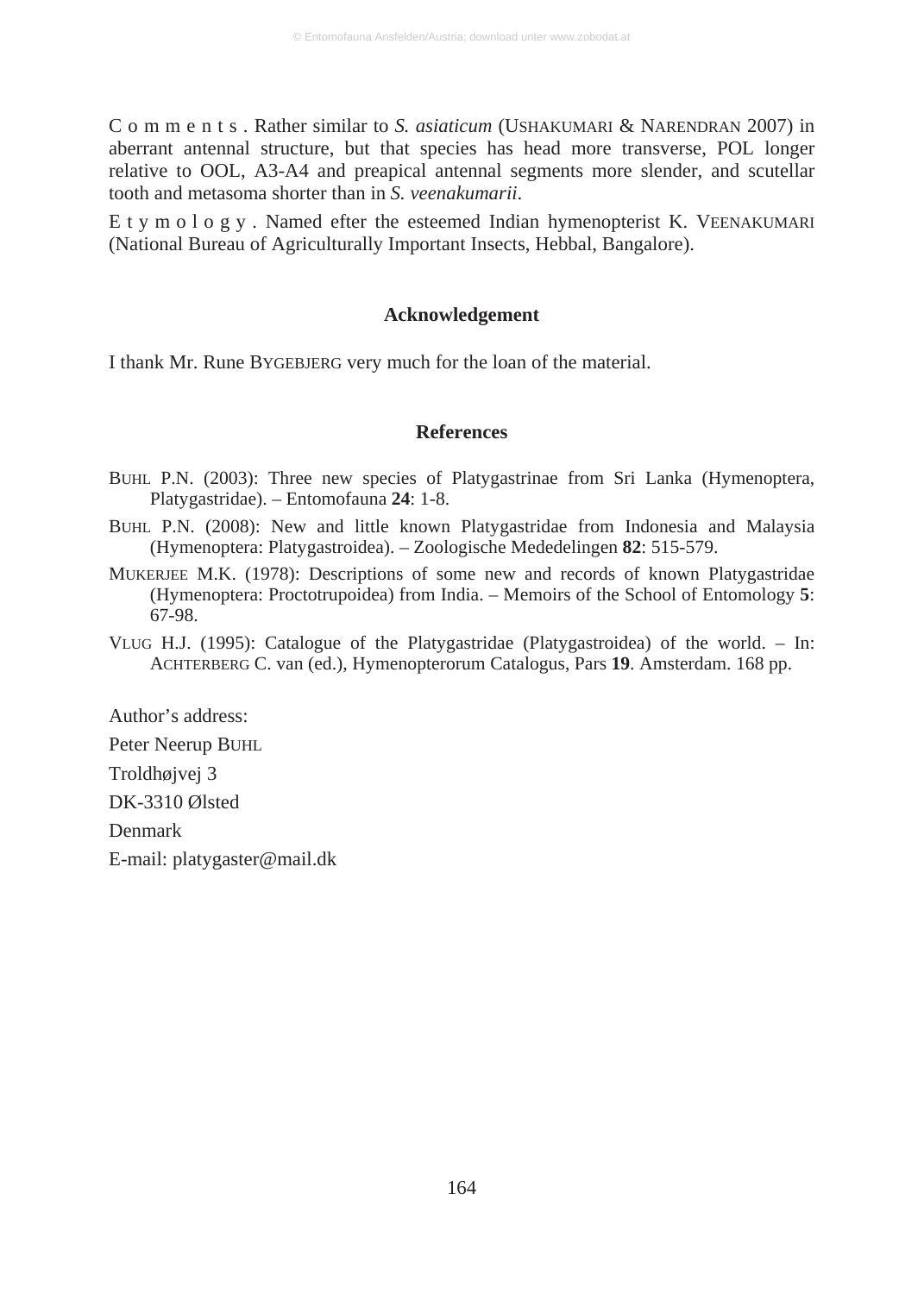

**Figs 1-3**: *Amblyaspis cederholmi* nov.sp.  $\varphi$ : (1) head, (2) antenna, (3) metasoma. **Figs 4-6**: Gastrotrypes vindhyensis (MUKERJEE): (4)  $\varphi$ -antenna, (5)  $\varphi$ -metasoma, (6)  $\varphi$ -antenna. **Fig. 7**: Inostemma srilankense nov.sp.  $\varphi$ -antenna. **Figs 8-10**: *Platygaster bygebjergi* nov.sp.  $\varphi$ : (**8**) antenna, (9) scutellum, (10) metasoma. **Figs 11-13**: *Platygaster concava* nov.sp.  $\varphi$ : (11) head, (12) scutellum, (**13**) metasoma.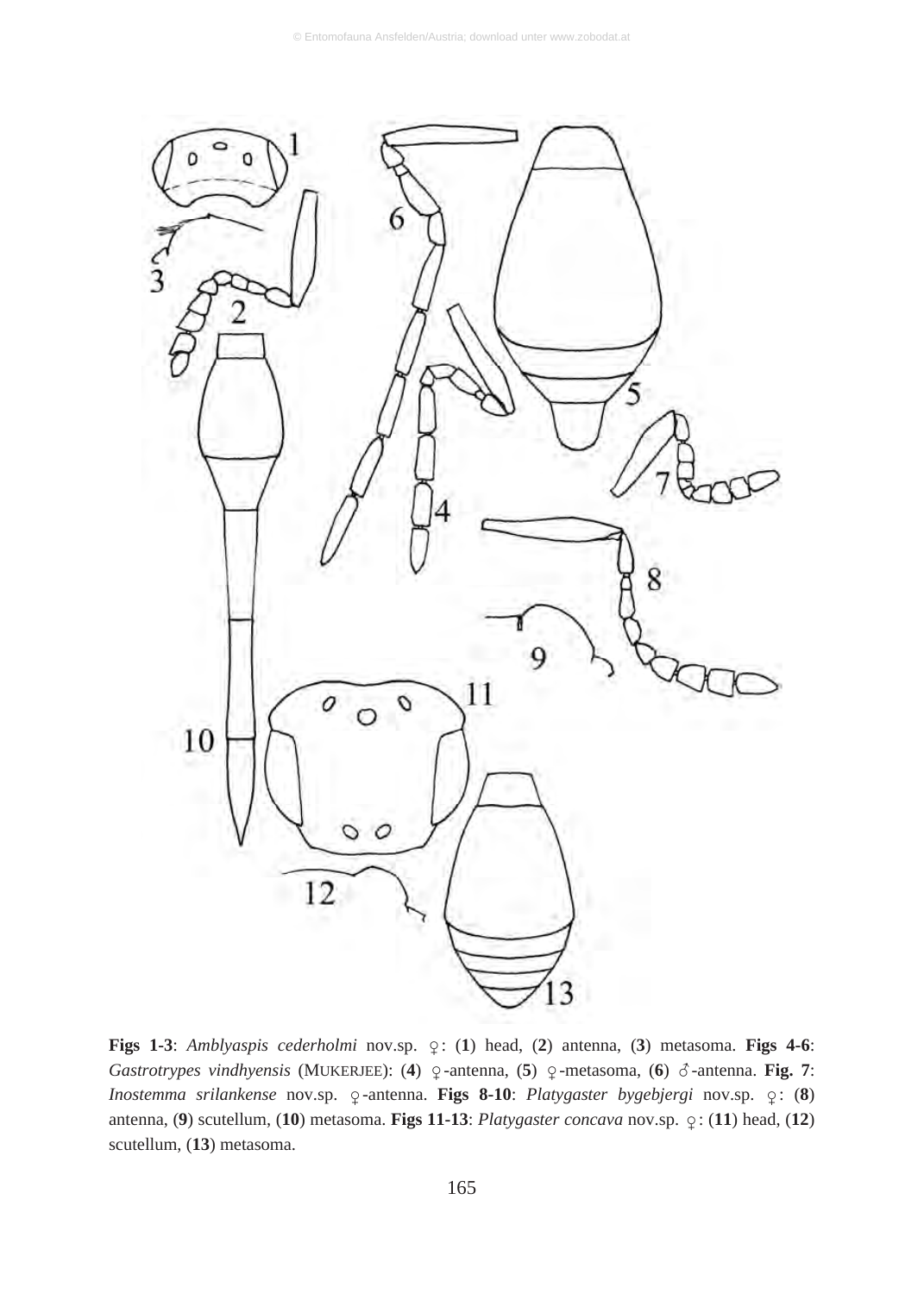

**Figs 14-16**: *Platygaster harasbeddensis* nov.sp.  $\varphi$ : (14) head, (15) antenna, (16) scutellum. **Figs 17-19**: *Platygaster joergenseni* nov.sp.  $\varphi$ : (17) head, (18) antenna, (19) scutellum. **Figs 20-22**: *Platygaster pilosiscutellata* nov.sp.  $\varphi$ : (20) head, (21) antenna, (22) scutellum. **Figs 23-25**: Synopeas anderssonianum nov.sp.  $\varphi$ : (23) head, (24) antenna, (25) scutellum. **Figs 26-29**: *Synopeas brincki* nov.sp.  $\varphi$ : (26) head, (27) antenna, (28) scutellum, (29) metasoma.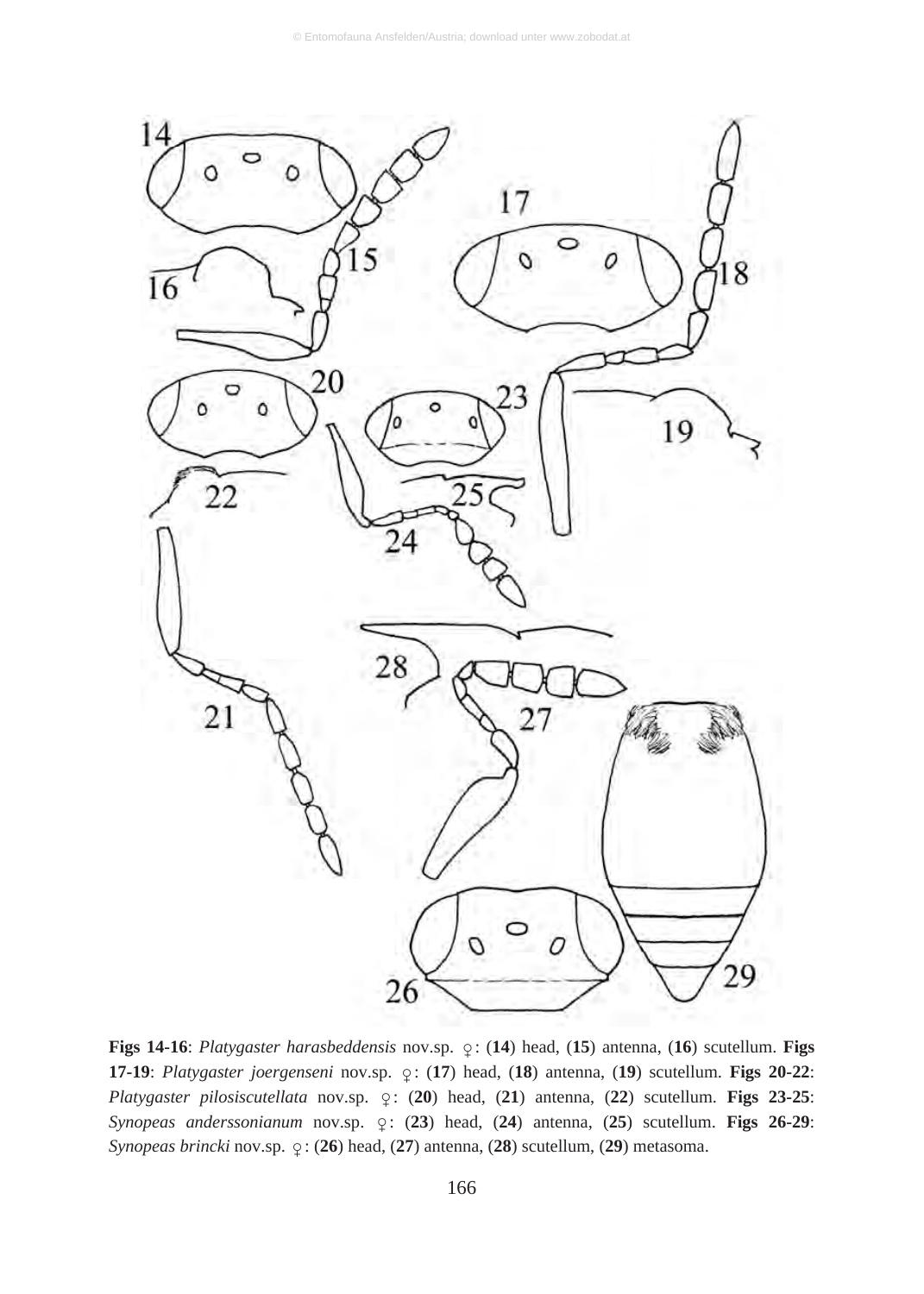

**Figs 30-32**: *Synopeas bygebjergi* nov.sp.  $\delta$ : (30) head, (31) antenna (A3-A4 also from another angle), (32) scutellum. Figs 33-34: *Synopeas sheldrakei* nov.sp.  $\varphi$ : (33) head, (34) scutellum. Figs **35-38**: *Synopeas veenakumarii* nov.sp.  $\varphi$ : (**35**) head, (**36**) antenna, (**37**) scutellum, (**38**) metasoma.

Druck, Eigentümer, Herausgeber, Verleger und für den Inhalt verantwortlich:

Maximilian SCHWARZ, Konsulent f. Wissenschaft der Oberösterreichischen Landesregierung, Eibenweg 6, A-4052 Ansfelden, E-Mail: maximilian.schwarz@liwest.at.

Redaktion: Erich DILLER, ZSM, Münchhausenstraße 21, D-81247 München; Roland GERSTMEIER, Lehrstuhl f. Tierökologie, H.-C.-v.-Carlowitz-Pl. 2, D-85350 Freising Fritz GUSENLEITNER, Lungitzerstr. 51, A-4222 St. Georgen/Gusen; Wolfgang SPEIDEL, MWM, Tengstraße 33, D-80796 München; Thomas WITT, Tengstraße 33, D-80796 München. Adresse: Entomofauna, Redaktion und Schriftentausch c/o Museum Witt, Tengstr. 33, 80796 München,

Deutschland, E-Mail: thomas@witt-thomas.com; Entomofauna, Redaktion c/o Fritz Gusenleitner, Lungitzerstr. 51, 4222 St. Georgen/Gusen, Austria, E-Mail: f.gusenleitner@landesmuseum.at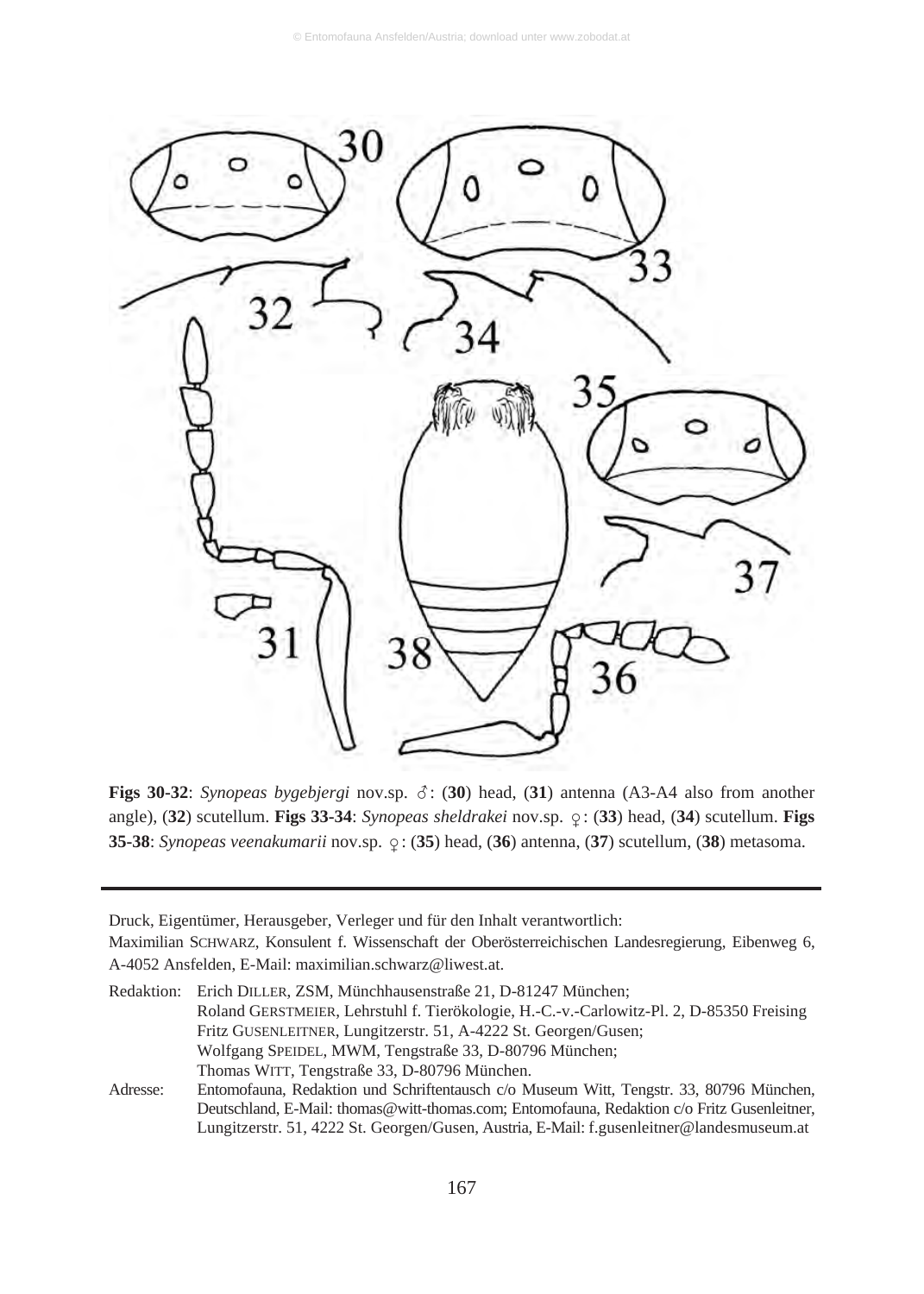#### **Buchbesprechung**

STOKLAND J.N., SIITONEN J. & B.G. JONSSON: **Biodiversity in Dead Wood.** – Cambridge University Press, Cambridge, 2012. 509 S. ISBN: 9780521888738/9780521717038.

Fossilien belegen die Existenz von Bäumen und holzassoziierten Organismen seit nahezu 400 Millionen Jahren und man geht heute von über einer halben Million holzbewohnender Arten weltweit aus. In den letzten Jahrzehnten wurde vermehrt ein Augenmerk auf die Bedeutung von Totholz und sich zersetzenden Bäumen bezüglich der Biodiversität gerichtet. Auch wenn die Inhalte dieses Buches primär global ausgelegt sein sollten, muss doch ein starker Fokus auf die nordeuropäische Situation festgestellt werden. Vieles in diesem Band dreht sich um Pilze und Insekten, so dass man auch sagen könnte, dass dieses Buch eine "Mykologie für Entomologen" oder eine "Entomologie für Mykologen" darstellt. Neben einer sehr kurzen Einführung, die das Konzept der xylobionten Arten definiert, hängen die 16 weiteren Kapitel über die unterschiedlichen Aspekte der Biodiversität (Funktion, Struktur, Zusammensetzung sowie Naturschutz und Management) zusammen: "Wood decomposition", "The saproxylic food web", "Other associations with dead woody material", "Host-tree associations", "Mortality factors and decay succession", "Microhabitats", "Tree size", "The surrounding environment", "Evolution of saproxylic organism", "Species diversity of saproxylic organisms", "Natural forest dynamics", "Dead wood and sustainable forest management", "Population dynamics and evolutionary strategies", "Threatened saproxylic species", "Dead wood in agricultural and urban habitats" und "The value and future of saproxylic diversity" sind die einzelnen Themen.

Somit wird zum ersten Mal eine Synthese aus der Naturgeschichte holzbewohnender Organismen und die für sie notwendigen Schutzmaßnahmen dargestellt. Es wird die funktionelle Diversität dieser Organismen und ihre spezifischen Habitatansprüche in Bezug auf Wirtsbäume, Zersetzungsgrad, Baumdimension, Mikrohabitate und die umgebende Umwelt beschrieben. Aber auch die aus Holzwirtschaft und Waldmanagement resultierenden Gefahren werden aufgzeigt.

Eine hervorragende Zusammenfassung für Biologen, vornehmlich mit Schwerpunkt Waldökologie und Biodiversität, aber ebenso wichtig und interessant für Forstwirte und manager sowie für das Naturschutzmanagement.

R. Gerstmeier